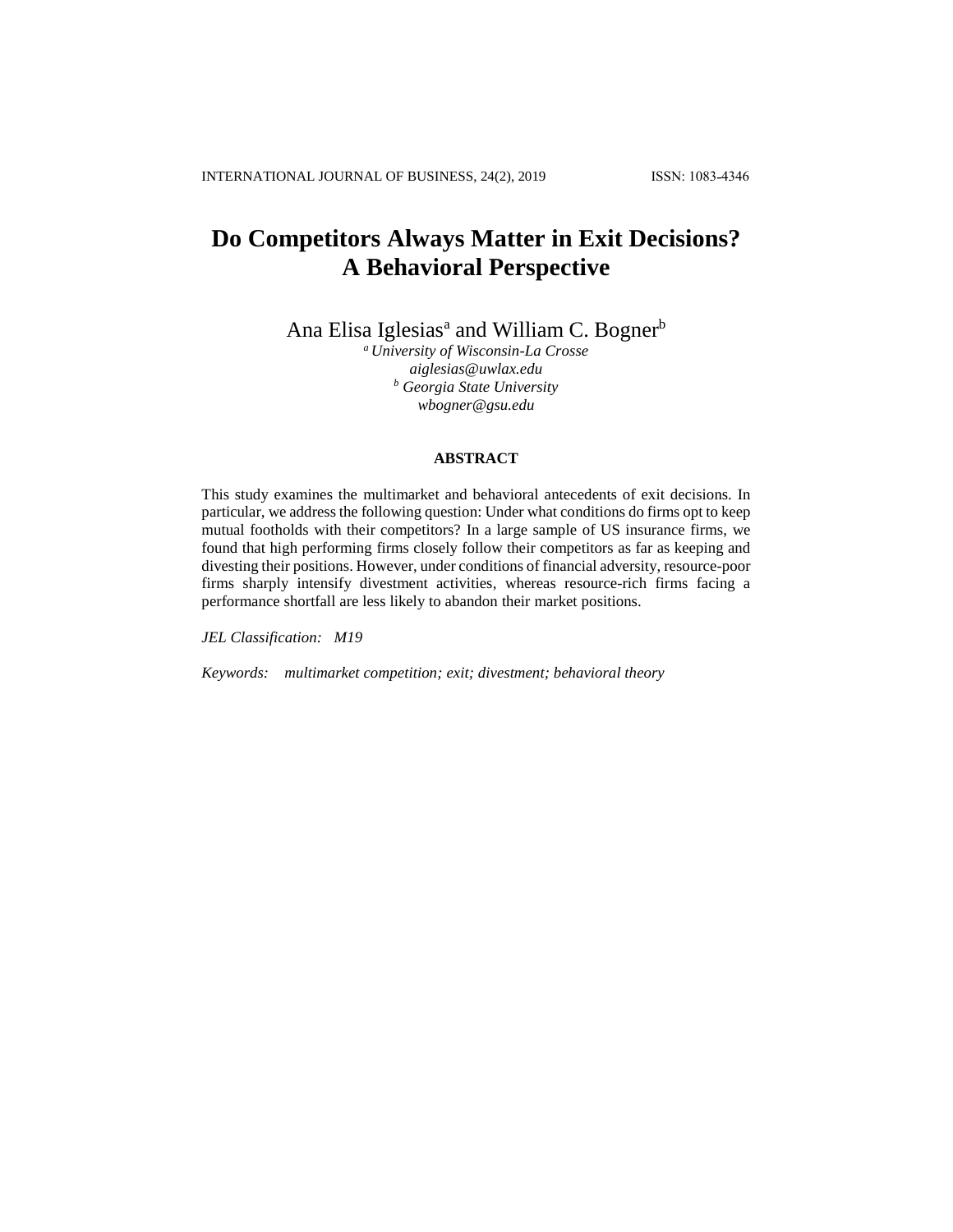## **I. INTRODUCTION**

Multimarket competition, "a situation where firms compete against each other simultaneously in several markets" (Karnani and Wernerfelt 1985, p. 87) has become a substantial part of the modern economy. The main assumption in multimarket theory is that firms avoid competitive attacks against those rivals they encounter across several markets because of their increased interdependence – the so-called mutual forbearance hypothesis (Edwards 1955). For example, if firm 'A' attacks ''B in market 'X' where 'B' is dominant, firm 'B' may react, not by retaliating 'A' in market X, but in market 'Y', where 'A' has more to lose. Thus, keeping an extended interdependence with competitors, that is to say an extended market overlap, can benefit firms that maintain such contacts. Not surprisingly, multimarket contact has been shown to result in a decreased rivalry among competitors, reflected in higher prices (e.g., Evans and Kessides, 1994), higher profits (e.g., Piloff 1999), and higher growth (Haveman and Nonnemaker, 2000). Thus, from an industry organization (IO) economics perspective (Bernheim and Whinston, 1990; Porter, 1980), multimarket firms may be reluctant to divest businesses and abandon strategic positions.

In spite of this reluctance, empirical studies show that market exit is the chosen path for firms experiencing poor performance (Berry, 2013; Duhaime and Grant 1984; Montgomery and Thomas, 1988; Ravenscraft and Scherer, 1987; Vidal and Mitchell, 2015). Nevertheless, some companies keep their market positions even on the brink of bankruptcy. An emblematic example was General Motors' reluctance to divest Opel, GM's brand in Germany, during the economic crisis in 2009. GM received feasible offers for the subsidiary and could have gotten rid of the subsidiary during its bankruptcy proceedings but opted to keep it and lost two billion dollars in 2012 (Luft, 2013). In the words of New York Times' reporters Vlasic and Ewing (2012), GM decided "to keep the business because of its integral role in the company's global product programs," a remark that clearly addresses GM's multimarket concerns and its intent to keep interdependence with global multimarket rivals operating in Germany.

An important question that arises is: *Under what conditions do firms opt to keep mutual footholds with their competitors?* Several authors emphasize the importance of integrating behavioral assumption into rational models (e.g., Bensimhon and Lévy, 2010). Drawing on the behavioral theory of the firm (Cyert and March, 1963) and building on seminal articles in IO economics (e.g., Edwards 1955) and divestment (e.g., Harrigan, 1980, 1985), we develop a theoretical model of exit decisions that explores how firms make exit decisions given their level of market overlap with competitors and their performance levels, and test our theoretical model in the US insurance industry in the 1998-2008 period. This industry offers an appropriate research context for empirical analysis as the empirical investigation of multimarket competition is most relevant within a single industry (Gimeno and Woo, 1999).

The present study is organized as follows. In Section I, we first present the mutual forbearance hypothesis to make the theoretical model complete, and then, the moderating hypotheses. In the subsequent sections, we describe the methods used, present the findings of the study, and discuss its implications for theory and practice.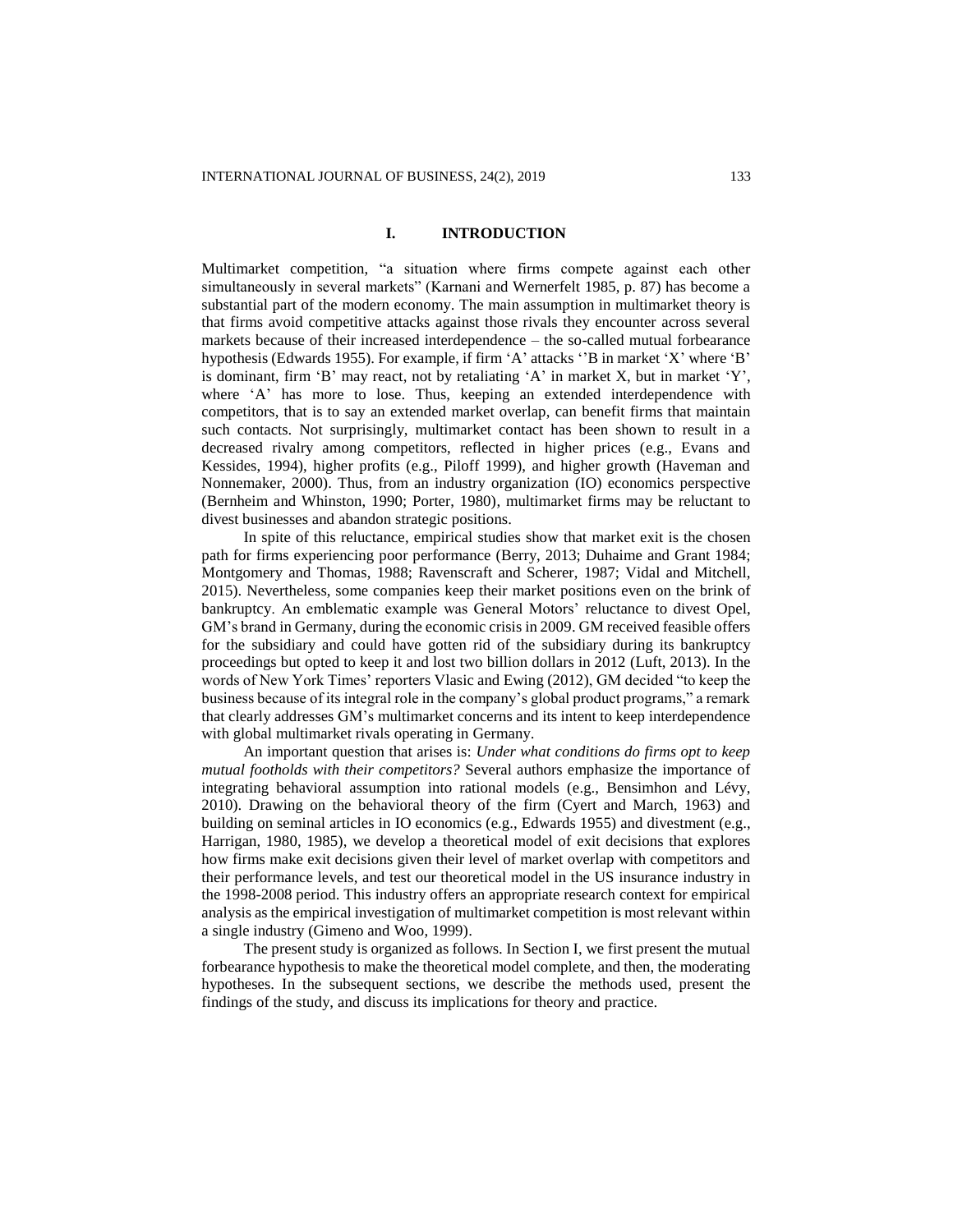## **II. THEORY DEVELOPMENT AND HYPOTHESES**

#### **A. The Mutual Forbearance Hypothesis for Market Exit**

Firms are sensitive to their level of multimarket contact with competitors when making market exit decisions (e.g., Baum and Korn, 1996; Boeker et al., 1997). At low levels of multimarket contact with its competitors in a focal market, a focal firm does not have an extended interdependence with them. Thus, when contemplating market exit, firms opt to exit markets that do not provide a credible deterrent to rivals, because the presence in such markets does not enable firms to signals their ability to respond to future aggressions (Edwards, 1955). However, as multimarket contact reaches higher levels, the motivation to exit from markets is likely to decline. First, firms with a high level of multimarket contact with rivals have the ability to signal deterrence. For instance, Gimeno (1999) found that airlines use a relatively small presence in their rivals' hubs to reduce the competitive intensity of these rivals in their own hub. As a result, maintaining footholds in markets with high multimarket contact leads to stable market shares (Heggestad and Rhoades, 1978) and reduced levels of competition in individual markets (Scott, 1982). Accordingly, all studies examining the relationship between multimarket contact and market exit decisions (Barnett, 1993; Baum and Korn, 1996, 1999; Boeker et al., 1997) found that higher levels of multimarket contact are associated with lower exit rates.

Another aspect that contributes to lower exit rates is the fact that the prolonged presence in markets with high multimarket contact may considerably raise exit barriers (Porter, 1980). Indeed, businesses which are of high strategic importance are difficult to be divested due to the value created by non-capital investments (Harrigan, 1980). Moreover, even if these markets do not yield profitable margins, firms are unlikely to abandon them because of the cross-subsidization from profitable markets (Cho and Cohen, 1997). The rationale behind a firm's keeping footholds in markets with high multimarket contact is that the costs incurred in such activity are justifiable, because decreased levels of rivalry lead to performance levels that would be lower otherwise (Jans and Rosenbaum, 1996; Gimeno and Woo, 1999). Thus, the arguments above can be summarized as *the mutual forbearance hypothesis for market exit*:

*Hypothesis 1 (H1): There is a negative relationship between multimarket contact and market exit rates in that firms with higher levels of multimarket contact with competitors in a focal market are less likely to exit that market than firms with lower levels of multimarket contact.*

It is noteworthy to discuss an exception in the market exit literature. Barn and Korn (1999) is the only study that found an inverted-U-shaped rather than a negative relationship between multimarket contact and exit rates. In order to explain the rise in exit rates between low and moderate levels of multimarket contact, they define exit as an outcome of competitive interaction or, in other words, exit as a *forced strategy*. For the decline in exit rates between moderate and high levels of multimarket contact, they define exit as a *strategic move*, applying the mutual forbearance argument. Thus, the authors conceptualize exit differently according to the level of multimarket contact. Because we define market exit as a *decision* rather than an *outcome* and apply this definition across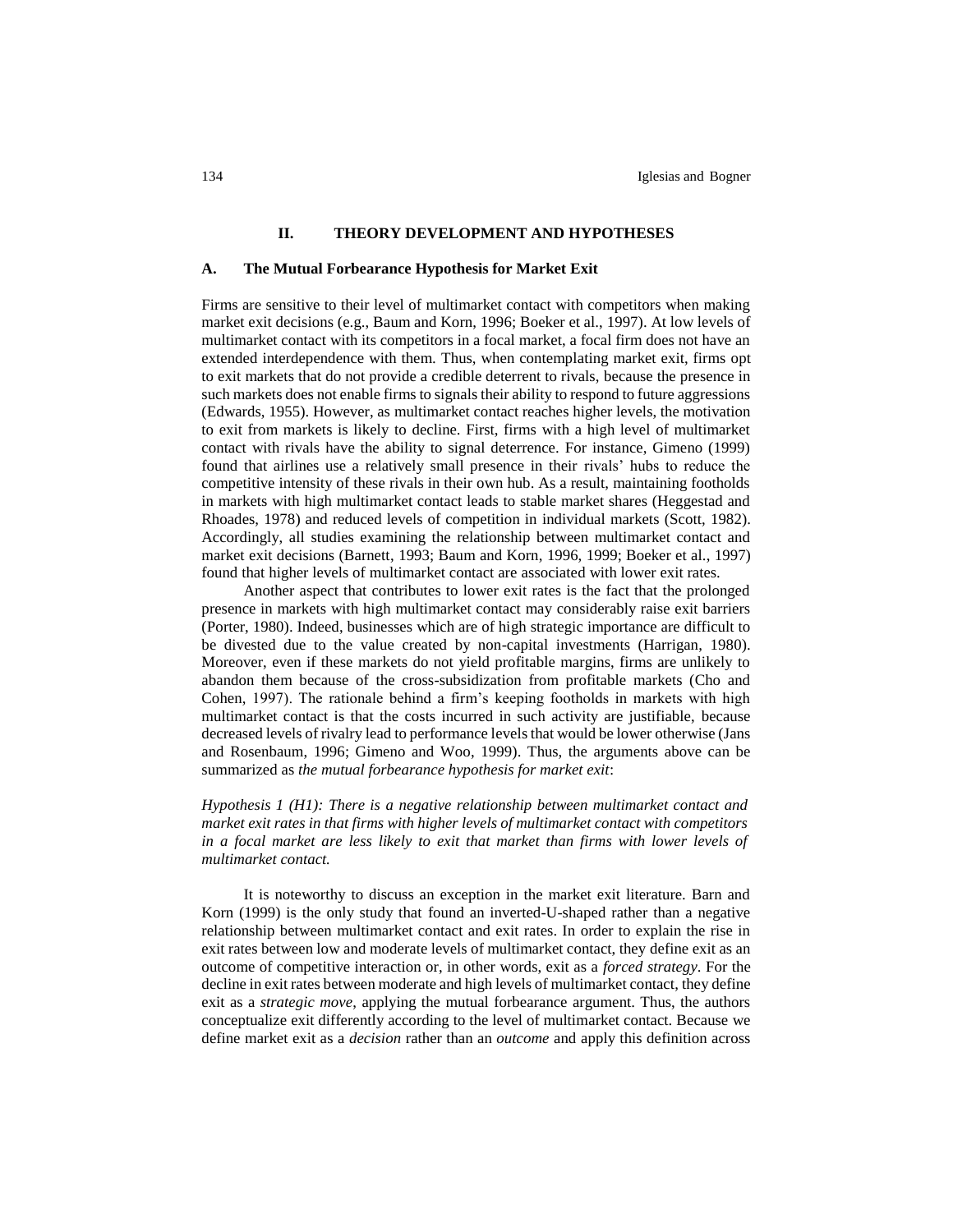the entire range of multimarket contact, our theoretical model builds on prior research and predicts a negative relationship between multimarket contact and exit rates.

# **B. The Role of Performance Feedback**

The behavioral theory of the firm predicts that risk taking is less likely when firms are displaying above average performance levels (Cyert and March, 1963). However, previous studies have presented conflicting findings for strategic behavior under conditions of low performance (Ocasio, 1995), a trend that reminds us of GM's example. In the present study, we apply the shifting focus model of risk taking (March and Shapira, 1987 and 1992; Audia and Greve, 2006) as this model attempts to reconcile the conflicting predictions for unsatisfactory performance. As they put it, "understanding action in the face of incomplete information may depend more on ideas about *attention* than on ideas about decision." Building upon a large body of literature in psychology of risk taking and decision theory, March and Shapira contend that risk preference varies with context, which is highly subject to managerial interpretation. They argue that what determines whether a firm is risk averse or risk seeker under conditions of adversity is its level of slack resources. Specifically, the level of slack resources affects decision makers' *risk tolerance*: managers in firms with large slack perceive low performance as a repairable gap; therefore, in such conditions, low performance increases risk taking, which is aligned with the behavioral theory of the firm. Conversely, managers in firms with limited slack perceive low performance as a threat to firm survival, which induces risk aversion – a prediction aligned with the threat-rigidity hypothesis (Staw et al., 1981).

In the hypotheses below, we integrate the behavioral theory of the firm into the multimarket theory by developing predictions for the moderating effect of firm performance and organizational slack on the relationship between multimarket contact and market exit. Specifically, we predict the moderating effect of three combinations of firm performance and slack resources: (1) performance below aspiration level and high slack, (2) performance below aspiration and limited slack, and (3) performance above aspiration level, irrespective of slack resources.

## **1. Firm performance below aspiration level and high slack**

According to the March-Shapira model (1992), the effects of low performance on risk taking differ depending on the level of organizational slack, in that high-resource firms are risk-seekers, and low-resource firms are risk averse (Audia and Greve, 2006). In the context of market exit decisions, the decision to remain in a market is riskier than the decision to exit from it (Shimizu, 2007). Hence, high-resource firms performing below aspiration level have incentives to remain rather than withdraw from markets. Not surprisingly, high-resource firms divest not as often as low-resource firms when faced with the same performance gap (Chang, 1996). Accordingly, research has found that high-resource firms are more likely to cut capacity incrementally (Lieberman, 1990), and also likely to hold physical assets idle but ready to resume, a situation that affords recuperative flexibility that discourages competitor entry or expansion (Harrigan, 1985). These findings have implications for the expected market exit behavior under the mutual forbearance hypothesis.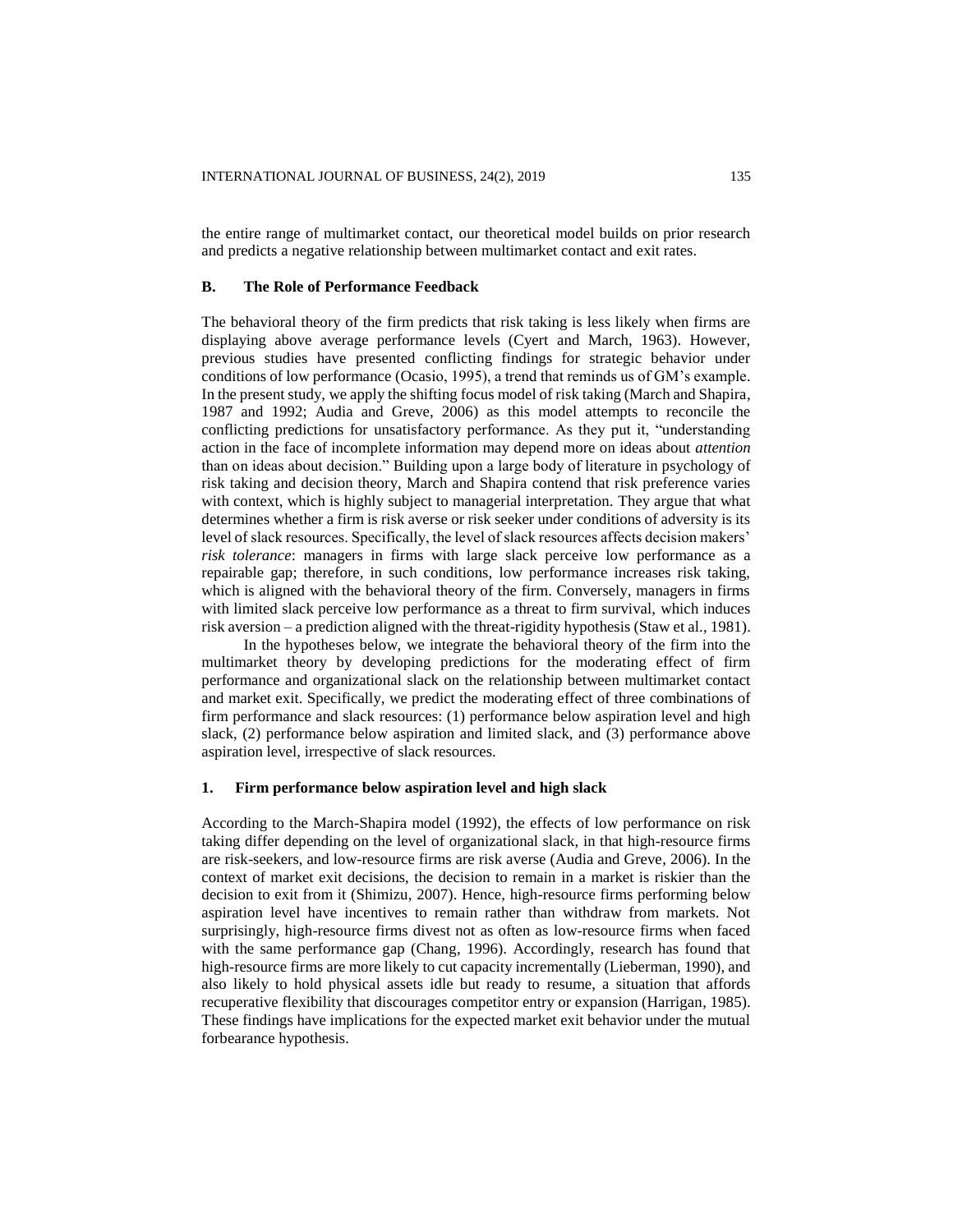According to previous empirical studies testing the mutual forbearance hypothesis, firms with low levels of multimarket contact firms are more likely to exit from markets than firms with high levels of multimarket contact (Baum and Korn, 1996; Boeker et al., 1997). However, an increased propensity to take risk is translated into a greater need to show deterrence capability, meaning that high-resource, low-performing firms are less likely to exit from markets. Thus, the negative relationship between multimarket contact and market exit rates is moderated by below-aspiration firm performance and large slack. Thus,

*Hypothesis 2 (H2): The impact of a firm's level of multimarket contact with market incumbents on the firm's rate of market exit is attenuated when firm performance is below the aspiration level and its level of slack is high.*

# **2. Firm performance below aspiration level and low slack**

Contrary to high-resource firms, low-resource firms performing below aspiration level are risk averse (March-Shapira, 1992). Excessive pool of financial and managerial resources may insulate high-resource firms from pressures to exit from current markets, but low-resource firms are unable to buffer these pressures (Shimizu and Hitt, 2005). Hence, as firm performance decreases, the likelihood of exit increases (Duhaime and Grant, 1984; Montgomery and Thomas, 1988; Ravenscraft and Scherer, 1991; Chang, 1996; Steiner, 1997).

Low-resource firms liquidate and divest more subunits to generate cash (D'Aveni, 1989), since they interpret decreases in performance as a threat to survival rather than a repairable gap (Audia and Greve, 2006). Fombrun and Ginsberg (1990) suggest another incentive for low-resource firms to exit from markets. They noted that, although entry into other markets may not be an available option for many poor performing firms, the exit option does not require such capital investment. Hence, poorly performing firms may try to correct the problems by divesting underperforming businesses without necessarily moving into new ones (Chang, 1996).

Taken together, these ideas suggest that low-performing firms with limited resources pursue market exit more vigorously than low-performing firms with abundant slack do. Furthermore, since the exit process involves stages and complexities that create great potential for experience and learning curve benefits (Lieberman, 1987 and 1989), low-resource firms gain experience with sell-offs and divestitures. Consequently, they will continue to use them (Bergh and Lim, 2008). Yet they maintain footholds in some markets. When faced with increasing uncertainty, corporate-level managers are pressured to direct their resources toward the individual business lines they understand best (Jones and Hill, 1988; Yasai-Ardekani, 1989). Hence, peripheral markets would receive less attention and preference than core markets (Bergh, 1998). By extension, as lowperforming firms are risk averse, they prefer to remain in core markets such as markets with high levels of multimarket contact, since the potential for deterrence is higher in such markets (Baum and Korn, 1996). These arguments suggest that the negative relationship between multimarket contact and market exit rates is moderated by belowaspiration firm performance and low slack.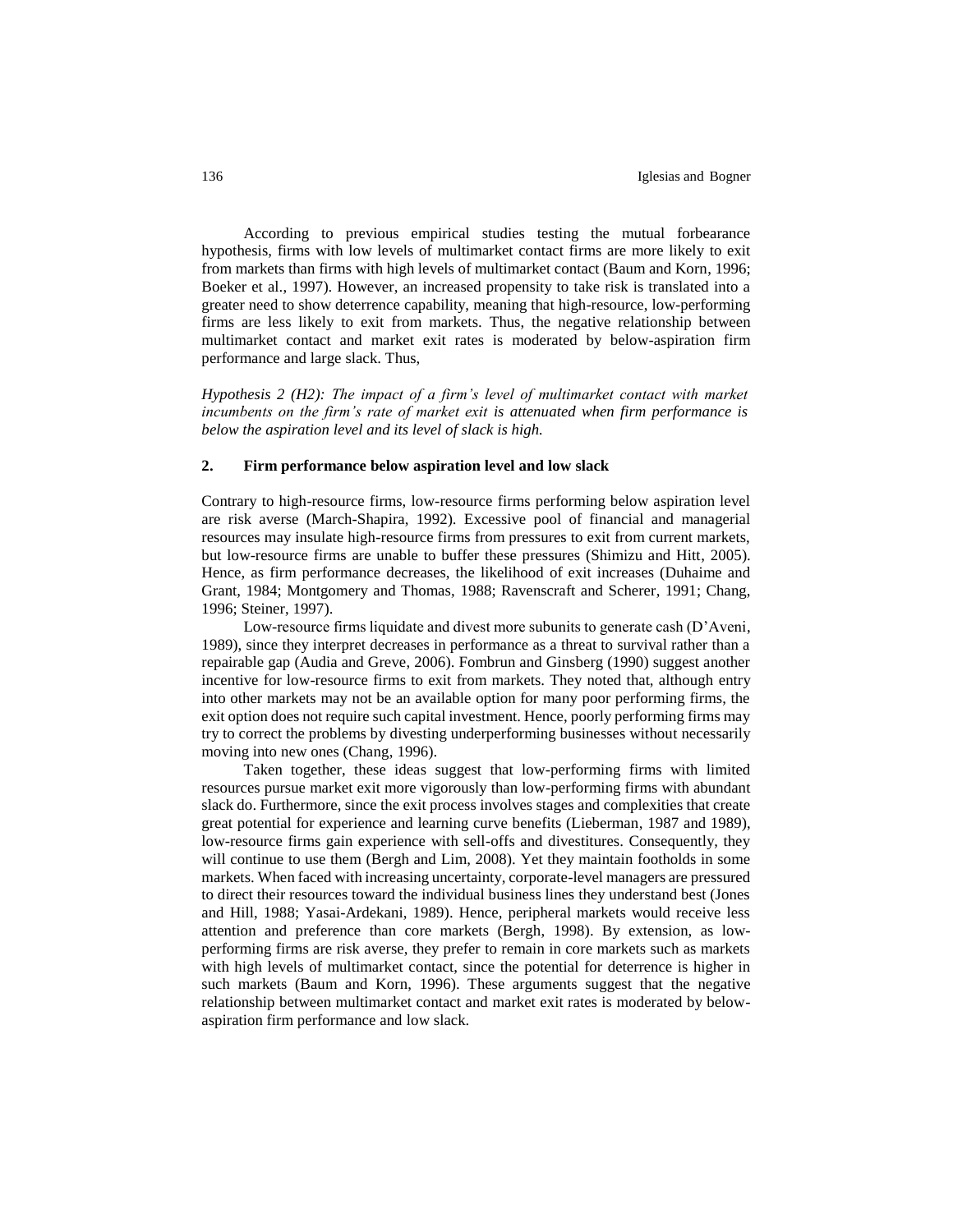*Hypothesis 3 (H3): The impact of a firm's level of multimarket contact with market incumbents on the firm's rate of market exit is amplified when the firm's performance is below the aspiration level and its level of slack resources is limited.*

# **3. Firm performance above aspiration level**

As predicted by the behavioral theory of the firm, risk taking is less likely when firms perform above aspiration level (Cyert and March, 1963). Moreover, high performing firms tend to display recurring competitive patterns because success reinforces past strategic decisions (e.g., March and Levitt, 1988) and induces firms to carry competitive repertoires characterized as having high levels of inertia (e.g., Miller and Chen, 1994). Being risk averse, high-performing firms are more likely to maintain footholds in 'safe' markets: markets with high levels of multimarket contact, due to high-performing firms' ability to signal deterrence to rivals. This rationale is similar to the mutual forbearance hypothesis which predicts that firms are less likely to remain in markets with low levels of multimarket contact, but more likely to remain in markets with high levels (Barnett, 1993; Baum and Korn, 1996; Boeker et al., 1997).

Risk avoidance also means that high-performing firms have fewer incentives to disrupt the tacit agreements that the multimarket structures represent. Hence, high performing firms are likely to display a competitive behavior that resembles the one predicted by the mutual forbearance hypothesis. Thus, performance above aspiration level regardless of the level of slack does not appear to affect the relationship between multimarket contact and market exit. Thus,

*Hypothesis 4 (H4): The negative relationship between a firm's level of multimarket contact with market incumbents and a firm's rate of market exit remains unaltered when firm performance is above aspiration level.*

# **III. METHODOLOGY**

#### **A. Sample**

This study tests the hypotheses of the theoretical model using data from companies in the U.S. property-liability insurance industry in the 1998-2008 period. The data for the property-liability insurance industry comes from the National Association of Insurance Commissioners (NAIC) annual statements. The 1998-2008 period is of paramount importance for research in the insurance industry as it covers the period before the 2007- 2008 financial crisis occurred. Some insurers experienced capital and liquidity pressures, but according to an official investigation conducted by the U.S. Government Accountability Office (GAO, 2013, p. 1), "the effects of the financial crisis on insurers and policyholders were generally limited." For our research we used a lag structure in which the independent and control variables in time *t*-1 predict exit in year *t*.

The potential sample of insurers consists of all property-liability insurers writing personal lines of insurance – homeowners and private passenger automobile insurance, which are the first and second largest lines in the property-liability insurance industry and together represent half of total book-of-business. These firms write insurance coverage in a few or multiple states. Since there are 51 geographic markets (50 states and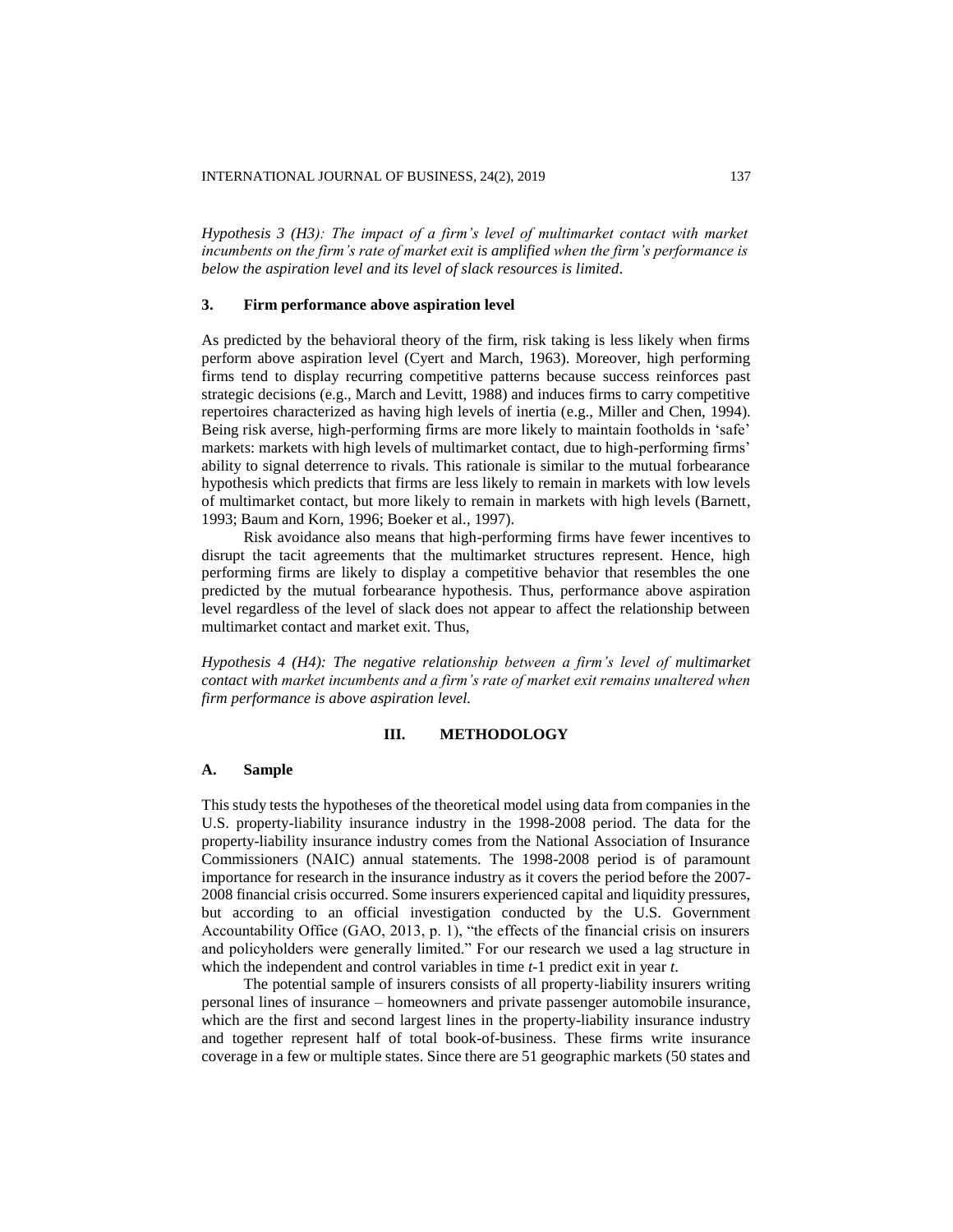D.C.) and two product markets (homeowners and private passenger automobile), the maximum number of markets in this study is 102. We deleted firms with negative assets or premiums. We also removed firms with low market share as small companies are not likely to have a significant impact on price and supply in the state market.

The final sample consists of 105 firms, representing the largest firms by assets and totaling 85% of the industry assets. On average, the sample firms operate in 27 states, and a third of the firms have operations in all 50 states and DC. Interestingly, 15 percent of the firms provide services in only two to five states, suggesting that these firms have more of a regional than a national presence.

The sample data covers 40,224 firm-market-year observations on multimarket firms making 1,789 market exit moves in a period of ten years between 1999 and 2008. The panel data is unbalanced as not all firms have observations each year. Approximately 15 percent of the 105 firms have two to seven years of observations, and 75 percent have eight to ten years of observation.

Figure 1 presents the number of exit events relative to the total number of existing markets each year. The peaks of exit activity in 1998 and 2003 have some explanations. Following the Asia's financial crises of 1997-1998, firms exited from 10 percent of the current firm-market observations in 1999. In 2003, firms exited from 12 percent of the existing markets in response to the financial losses due to the terrorist attacks in 9/11 – insurance firms reportedly paid about \$40 billion in related claims (Insurance Journal, 2009). The industry financially recovered in the subsequent years as the exit activity returned to average levels.



**Figure 1** Market exit activity in the personal auto and homeowners insurance industry, 10-year

Figure 2 presents the percent change in the number of firms operating in each state between the first and the last year of the observation period. On average, the US states ended the 10-year period of observation with fewer firms serving those markets. Whereas Louisiana and New Mexico ended the observation period with 20 percent fewer companies operating in those states, South Carolina and Massachusetts ended the observation period with over ten percent more insurers.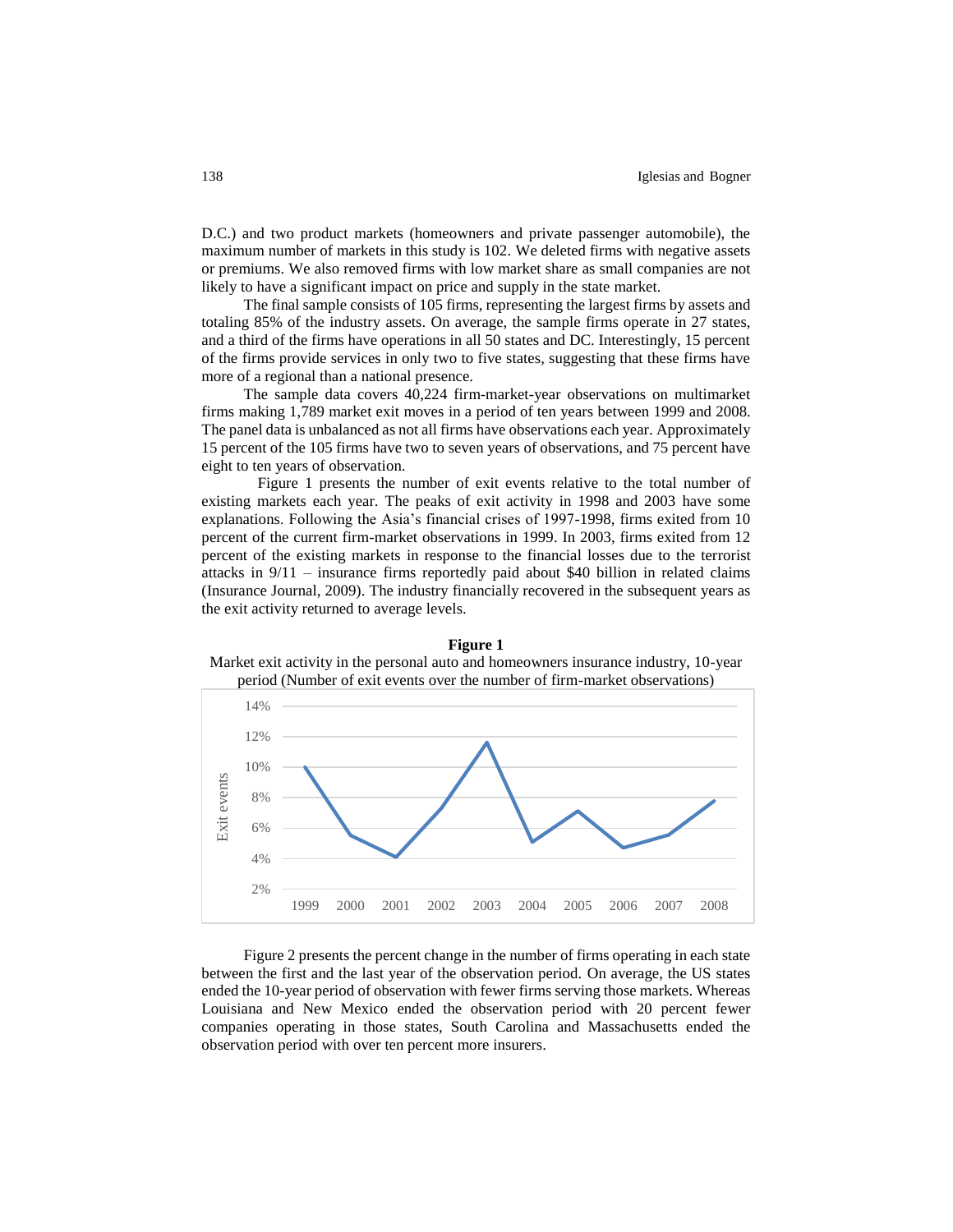| $-25$<br>$-20$<br>$-15$<br>$\mbox{-}10$<br>$-5$<br>$\boldsymbol{0}$<br>5<br>$10\,$<br>$15\,$<br>AK<br>AL<br>AR<br>П<br>$\mathbf{A}\mathbf{Z}$<br>CA<br>п<br>CO<br>a a<br>CT<br>DC<br>I.<br>DE<br>r<br>FL<br>GA<br>$\mathop{\rm HI}\nolimits$<br>IA<br>п<br>ID<br>$\overline{\phantom{a}}$<br>IL<br>IN<br>KS<br>ш<br>KY<br>LA<br>MA<br>MD<br>ME<br>MI<br><b>MN</b><br>MO<br>L.<br><b>MS</b><br>$\mathbb{R}^2$<br>MT<br>NC<br>ND<br>П<br>NE<br>T.<br>$\rm NH$<br>×<br>$\overline{\text{NJ}}$<br>NM<br>NV<br>NY<br>OH<br>п<br>OK<br>П<br>OR<br>PA<br>RI<br>$\sim 100$<br>SC<br>SD<br>г<br>TN<br>П<br>TX<br>UT<br>VA<br>L.<br><b>VT</b><br>П<br>WA<br><b>COL</b><br>WI<br>П<br>WV<br>WY<br>г |  |  |  | Telent enange in the number of auto/noncowners insurers across states |  |
|------------------------------------------------------------------------------------------------------------------------------------------------------------------------------------------------------------------------------------------------------------------------------------------------------------------------------------------------------------------------------------------------------------------------------------------------------------------------------------------------------------------------------------------------------------------------------------------------------------------------------------------------------------------------------------------|--|--|--|-----------------------------------------------------------------------|--|
|                                                                                                                                                                                                                                                                                                                                                                                                                                                                                                                                                                                                                                                                                          |  |  |  |                                                                       |  |
|                                                                                                                                                                                                                                                                                                                                                                                                                                                                                                                                                                                                                                                                                          |  |  |  |                                                                       |  |
|                                                                                                                                                                                                                                                                                                                                                                                                                                                                                                                                                                                                                                                                                          |  |  |  |                                                                       |  |
|                                                                                                                                                                                                                                                                                                                                                                                                                                                                                                                                                                                                                                                                                          |  |  |  |                                                                       |  |
|                                                                                                                                                                                                                                                                                                                                                                                                                                                                                                                                                                                                                                                                                          |  |  |  |                                                                       |  |
|                                                                                                                                                                                                                                                                                                                                                                                                                                                                                                                                                                                                                                                                                          |  |  |  |                                                                       |  |
|                                                                                                                                                                                                                                                                                                                                                                                                                                                                                                                                                                                                                                                                                          |  |  |  |                                                                       |  |
|                                                                                                                                                                                                                                                                                                                                                                                                                                                                                                                                                                                                                                                                                          |  |  |  |                                                                       |  |
|                                                                                                                                                                                                                                                                                                                                                                                                                                                                                                                                                                                                                                                                                          |  |  |  |                                                                       |  |
|                                                                                                                                                                                                                                                                                                                                                                                                                                                                                                                                                                                                                                                                                          |  |  |  |                                                                       |  |
|                                                                                                                                                                                                                                                                                                                                                                                                                                                                                                                                                                                                                                                                                          |  |  |  |                                                                       |  |
|                                                                                                                                                                                                                                                                                                                                                                                                                                                                                                                                                                                                                                                                                          |  |  |  |                                                                       |  |
|                                                                                                                                                                                                                                                                                                                                                                                                                                                                                                                                                                                                                                                                                          |  |  |  |                                                                       |  |
|                                                                                                                                                                                                                                                                                                                                                                                                                                                                                                                                                                                                                                                                                          |  |  |  |                                                                       |  |
|                                                                                                                                                                                                                                                                                                                                                                                                                                                                                                                                                                                                                                                                                          |  |  |  |                                                                       |  |
|                                                                                                                                                                                                                                                                                                                                                                                                                                                                                                                                                                                                                                                                                          |  |  |  |                                                                       |  |
|                                                                                                                                                                                                                                                                                                                                                                                                                                                                                                                                                                                                                                                                                          |  |  |  |                                                                       |  |
|                                                                                                                                                                                                                                                                                                                                                                                                                                                                                                                                                                                                                                                                                          |  |  |  |                                                                       |  |
|                                                                                                                                                                                                                                                                                                                                                                                                                                                                                                                                                                                                                                                                                          |  |  |  |                                                                       |  |
|                                                                                                                                                                                                                                                                                                                                                                                                                                                                                                                                                                                                                                                                                          |  |  |  |                                                                       |  |
|                                                                                                                                                                                                                                                                                                                                                                                                                                                                                                                                                                                                                                                                                          |  |  |  |                                                                       |  |
|                                                                                                                                                                                                                                                                                                                                                                                                                                                                                                                                                                                                                                                                                          |  |  |  |                                                                       |  |
|                                                                                                                                                                                                                                                                                                                                                                                                                                                                                                                                                                                                                                                                                          |  |  |  |                                                                       |  |
|                                                                                                                                                                                                                                                                                                                                                                                                                                                                                                                                                                                                                                                                                          |  |  |  |                                                                       |  |
|                                                                                                                                                                                                                                                                                                                                                                                                                                                                                                                                                                                                                                                                                          |  |  |  |                                                                       |  |
|                                                                                                                                                                                                                                                                                                                                                                                                                                                                                                                                                                                                                                                                                          |  |  |  |                                                                       |  |
|                                                                                                                                                                                                                                                                                                                                                                                                                                                                                                                                                                                                                                                                                          |  |  |  |                                                                       |  |
|                                                                                                                                                                                                                                                                                                                                                                                                                                                                                                                                                                                                                                                                                          |  |  |  |                                                                       |  |
|                                                                                                                                                                                                                                                                                                                                                                                                                                                                                                                                                                                                                                                                                          |  |  |  |                                                                       |  |
|                                                                                                                                                                                                                                                                                                                                                                                                                                                                                                                                                                                                                                                                                          |  |  |  |                                                                       |  |
|                                                                                                                                                                                                                                                                                                                                                                                                                                                                                                                                                                                                                                                                                          |  |  |  |                                                                       |  |
|                                                                                                                                                                                                                                                                                                                                                                                                                                                                                                                                                                                                                                                                                          |  |  |  |                                                                       |  |
|                                                                                                                                                                                                                                                                                                                                                                                                                                                                                                                                                                                                                                                                                          |  |  |  |                                                                       |  |
|                                                                                                                                                                                                                                                                                                                                                                                                                                                                                                                                                                                                                                                                                          |  |  |  |                                                                       |  |
|                                                                                                                                                                                                                                                                                                                                                                                                                                                                                                                                                                                                                                                                                          |  |  |  |                                                                       |  |
|                                                                                                                                                                                                                                                                                                                                                                                                                                                                                                                                                                                                                                                                                          |  |  |  |                                                                       |  |
|                                                                                                                                                                                                                                                                                                                                                                                                                                                                                                                                                                                                                                                                                          |  |  |  |                                                                       |  |
|                                                                                                                                                                                                                                                                                                                                                                                                                                                                                                                                                                                                                                                                                          |  |  |  |                                                                       |  |
|                                                                                                                                                                                                                                                                                                                                                                                                                                                                                                                                                                                                                                                                                          |  |  |  |                                                                       |  |
|                                                                                                                                                                                                                                                                                                                                                                                                                                                                                                                                                                                                                                                                                          |  |  |  |                                                                       |  |
|                                                                                                                                                                                                                                                                                                                                                                                                                                                                                                                                                                                                                                                                                          |  |  |  |                                                                       |  |
|                                                                                                                                                                                                                                                                                                                                                                                                                                                                                                                                                                                                                                                                                          |  |  |  |                                                                       |  |
|                                                                                                                                                                                                                                                                                                                                                                                                                                                                                                                                                                                                                                                                                          |  |  |  |                                                                       |  |
|                                                                                                                                                                                                                                                                                                                                                                                                                                                                                                                                                                                                                                                                                          |  |  |  |                                                                       |  |
|                                                                                                                                                                                                                                                                                                                                                                                                                                                                                                                                                                                                                                                                                          |  |  |  |                                                                       |  |
|                                                                                                                                                                                                                                                                                                                                                                                                                                                                                                                                                                                                                                                                                          |  |  |  |                                                                       |  |
|                                                                                                                                                                                                                                                                                                                                                                                                                                                                                                                                                                                                                                                                                          |  |  |  |                                                                       |  |
|                                                                                                                                                                                                                                                                                                                                                                                                                                                                                                                                                                                                                                                                                          |  |  |  |                                                                       |  |
|                                                                                                                                                                                                                                                                                                                                                                                                                                                                                                                                                                                                                                                                                          |  |  |  |                                                                       |  |
|                                                                                                                                                                                                                                                                                                                                                                                                                                                                                                                                                                                                                                                                                          |  |  |  |                                                                       |  |
|                                                                                                                                                                                                                                                                                                                                                                                                                                                                                                                                                                                                                                                                                          |  |  |  |                                                                       |  |
|                                                                                                                                                                                                                                                                                                                                                                                                                                                                                                                                                                                                                                                                                          |  |  |  |                                                                       |  |
|                                                                                                                                                                                                                                                                                                                                                                                                                                                                                                                                                                                                                                                                                          |  |  |  |                                                                       |  |
|                                                                                                                                                                                                                                                                                                                                                                                                                                                                                                                                                                                                                                                                                          |  |  |  |                                                                       |  |

**Figure 2**  Percent change in the number of auto/homeowners insurers across states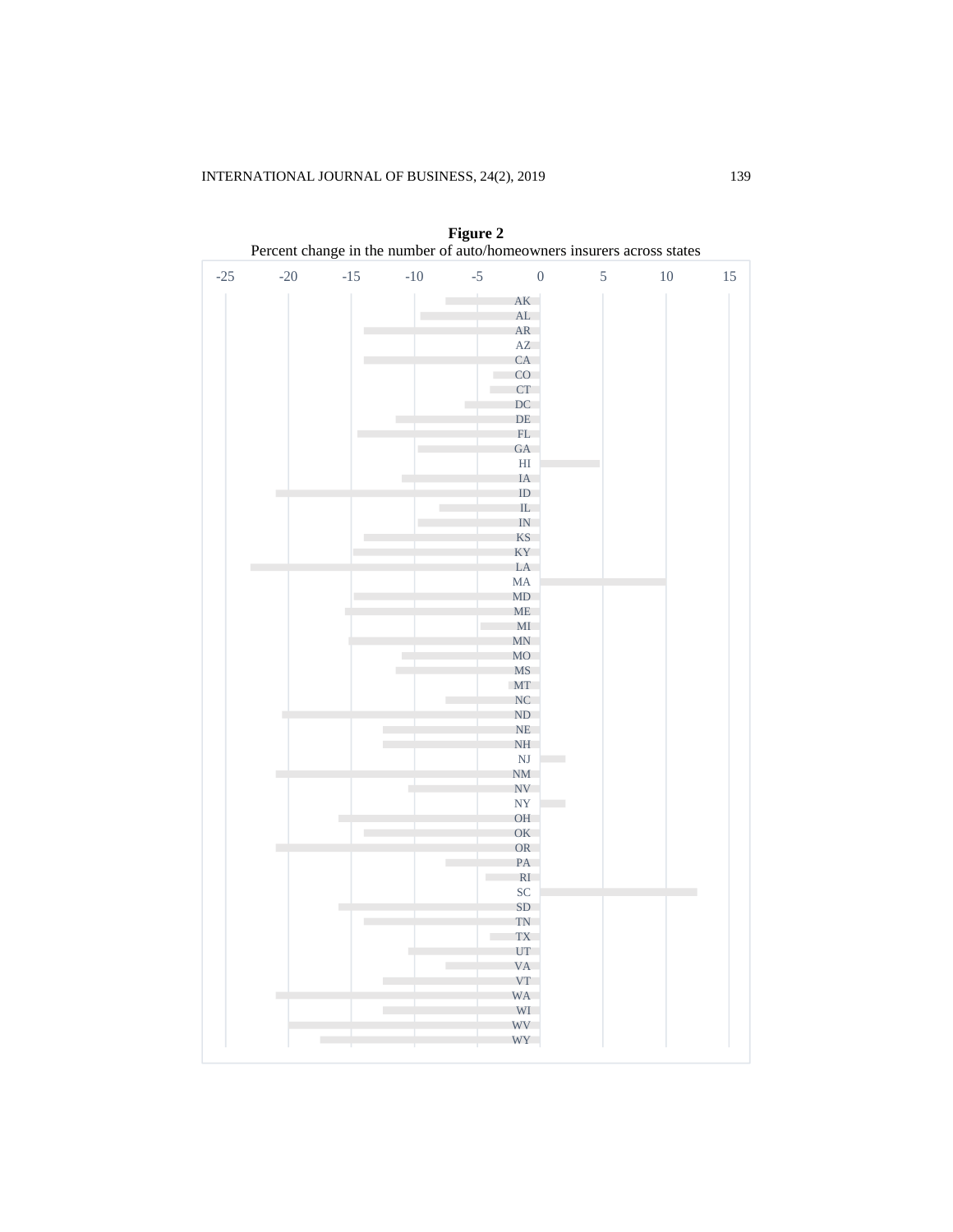# **B. Measurement**

# **1. Dependent variable**

*Market exit.* The dependent variable is measured as a dichotomous variable. For each market a company is operating in each year, a value of one is represented in the event of exit from that market by that company in the following year. A value of zero indicates that the company continues to operate in that particular market in the following year. Thus, we adopt the assumption that each company of the sample can potentially exit from any of the markets in which it is currently operating.

# **2. Independent variables**

*Multimarket contact:* Multimarket contact can be measured at several levels: dyadic, firm-in-market, firm-, and market levels (Gimeno and Jeong, 2001). We opt to use the firm-market level measure because it captures the extent to which a firm's scope of business, outside of a focal market, is similar to other firms competing in that market. We also weigh the measure according to the importance of the overlapping markets to the focal market. The weight is the percentage of the focal firm's premium written in the given market.

*Performance relative to aspiration level.* To examine whether the effect of performance differs according to whether the performance is above or below the aspiration level, we split the performance variables into two categories (Greve, 1998). *"Performance above the aspiration level"* equals performance minus aspiration level when performance > aspiration level and 0 otherwise, and *"Performance below the aspiration level"* equals performance minus aspiration level when performance < aspiration level and 0 otherwise. We measured firm performance using operating ratio and calculated a historical aspiration level as a mixture of past-period aspiration level and the previous performance of the focal firm.

*Slack.* We used unabsorbed slack resources (Iyer and Miller, 2008; Shimizu, 2007), calculated as current assets divided by current liabilities. To examine the interactions involving slack, multimarket contact and performance relative to aspiration level, we normalized slack between 0 and 1 using the lowest and the highest values in the data (Audia and Greve, 2006). Thus, the firm with highest slack had a score of 1, and the lowest, a score of 0. This simplifies the interpretation of the results. The effect for the firm with lowest slack in the data is the main effect of firm performance, and the effect for the firm with the highest slack is the main effect plus the interaction. The effects on the other firms are in-between.

# **3. Control variables**

We control for several alternatives explanations: *firm size*, measured as the logarithm of total assets, *type of firm* – mutual or stock, and *market experience*, operationalized as the number of markets in which the firm operates at  $t-1$ . We also include density and density squared in the model, measured as the number of firms operating in the target market at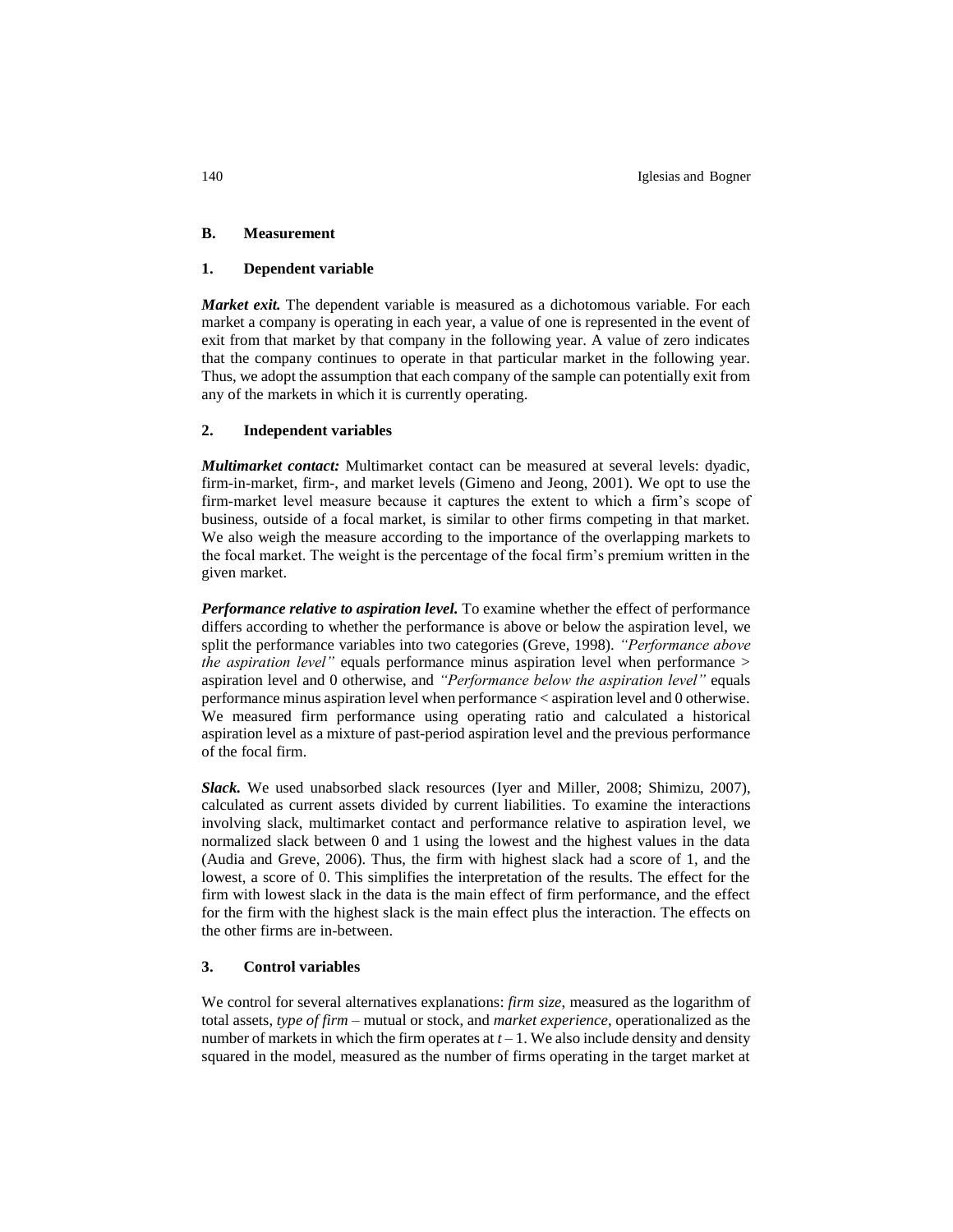*t* – 1. Furthermore, we control for market attractiveness, measured as the number of entries into the target market at  $t - 1$ , and market concentration, measured as the Herfindahl index. Because we use an event history model, market and year effects are controlled for in the model specification.

# **C. Data Analysis**

We use semi-parametric event history models as they represent a more flexible way to handle time dependence (Yamaguchi, 1991). The proportional hazards model assumes that hazard rates are a log linear function of parameters for the effects of covariates. The hazard rate of exit by firm *i* in market *m* at time *t* is defined as

$$
h_{im}(t) = h_0 x \exp(\beta X_{im}(t))
$$
 (1)

where the hazard rate is the product of an unspecified baseline rate,  $h_0(t)$ , and a vector of independent and control variables, *X*.

# **IV. RESULTS**

Table 1 presents the means, standard deviations, ranges, and correlations. A look at the correlation matrix shows us no significantly high correlations between variables that could bias the estimates. The magnitude of correlations between the explanatory variables – MMC, slack, and performance above and below aspiration level – was low, indicating that multicollinearity was not a concern. Tables 2 and 3 present the eventhistory analysis estimates of market exit at time *t* as a function of the firm's behavioral and competitive antecedents at time *t* – 1.

Model 1 is the baseline model with the control variables. Model 2 adds the behavioral antecedents of exit – performance below and above aspiration level. Performance above and below aspiration level have significant effects on market exit rates. Model 3 adds the interactions of performance and slack. Because slack is normalized, the main effect equals the effect on low slack firms and the main effect plus the interaction equals the effect on high slack firms. The effect of performance above aspiration level on either low- or high-slack firms is not significant, and only the effect of performance below aspiration level on high slack firms is significant.

To test Hypothesis 1, Model 4 adds the linear term of multimarket contact to the control model (Model 1) and shows a negative effect of multimarket contact on market exit rates. Thus, H1 is supported. At the average value for multimarket contact ( $\mu = .78$ ), the multiplier of exit rate is .33, which indicates the typical level of multimarket contact lowers exit rates by 67 percent. Figure 3 presents this effect graphically. As multimarket contact increased from 0 to 1, the rate of market exit decreased, reaching a multiplier effect of .24, which indicates that the rate of exit at the highest level of multimarket contact is decreased by 76 percent. To test the Hypothesis 2, 3, and 4, the subsequent models add the performance and slack variables to Model 4 sequentially. Models 5 and 6 add the main effects of behavioral and competitive antecedents. Models 7 and 8 add the interactive effects of competitive and behavioral antecedents. Chi-square statistics show that Model 8 corresponds to the best model fit, as compared with the control model. We thus interpret our results based on Model 8.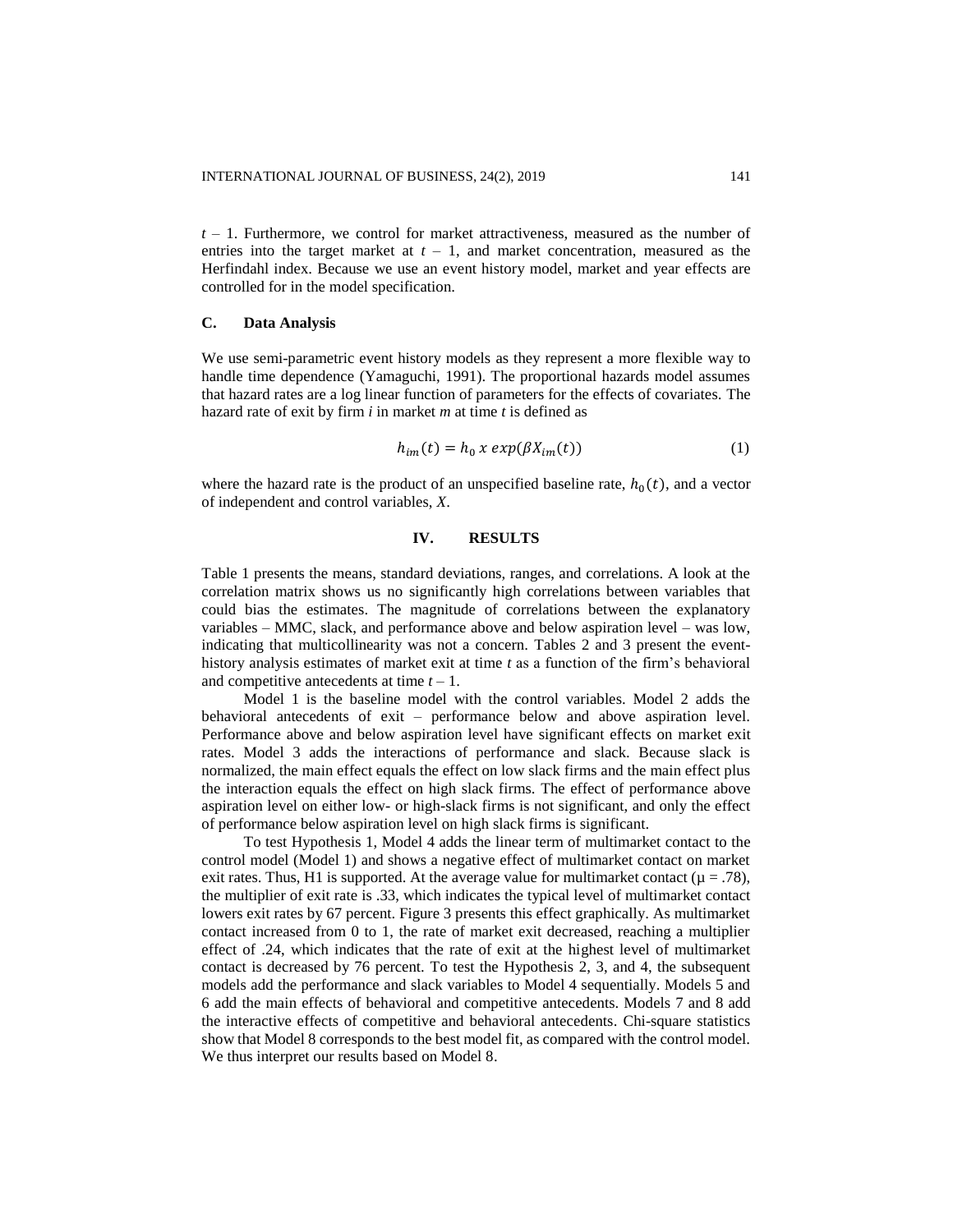142 Iglesias and Bogner

|     |                                    |         |       |         |       | Descriptive statistics and correlations |         |         |         |         |         |         |         |      |      |
|-----|------------------------------------|---------|-------|---------|-------|-----------------------------------------|---------|---------|---------|---------|---------|---------|---------|------|------|
|     | Variables                          | Mean    | s.d.  | min     | Max   |                                         |         |         |         |         | 0       |         | 8       | 9    | 10   |
|     | Exit                               | 0.07    | 0.25  | 0.00    |       |                                         |         |         |         |         |         |         |         |      |      |
|     | MMC                                | 0.78    | 0.08  | 0.28    |       | $-0.03$                                 |         |         |         |         |         |         |         |      |      |
|     | Market concentration               | 0.14    | 0.04  | 0.06    | 0.31  | 0.01                                    | 0.23    |         |         |         |         |         |         |      |      |
| 4.  | Market density                     | 41.48   | 8.47  | 12      | 62    | 0.00                                    | $-0.39$ | $-0.33$ |         |         |         |         |         |      |      |
|     | Market attractiveness              | 1.73    | 1.38  | $^{0}$  | 10    | 0.01                                    | $-0.01$ | $-0.05$ | 0.22    |         |         |         |         |      |      |
| 6.  | Market experience                  | 23.47   | 18.43 |         | 102   | $-0.08$                                 | $-0.16$ | 0.09    | $-0.15$ | $-0.01$ |         |         |         |      |      |
|     | Firm size                          | 22.44   | 1.61  | 15.76   | 25.59 | $-0.04$                                 | $-0.07$ | 0.03    | $-0.12$ | $-0.05$ | 0.58    |         |         |      |      |
| 8.  | Mutual firm                        | 0.20    | 0.40  | $^{0}$  |       | $-0.10$                                 | 0.05    | $-0.01$ | 0.00    | $-0.01$ | $-0.01$ | 0.14    |         |      |      |
| 9.  | Performance above aspiration level | 0.04    | 0.09  | 0.00    | 1.31  | 0.05                                    | $-0.06$ | $-0.01$ | $-0.02$ | $-0.03$ | $-0.04$ | 0.06    | $-0.07$ |      |      |
| 10. | Performance below aspiration level | $-0.04$ | 0.10  | $-1.21$ | 0.00  | $-0.10$                                 | $-0.05$ | 0.01    | $-0.05$ | $-0.01$ | 0.06    | 0.02    | 0.07    | 0.21 |      |
| 11. | Slack                              | 1.55    | 0.27  | $^{0}$  | 3.19  | $-0.13$                                 | 0.05    | 0.00    | 0.01    | 0.00    | $-0.22$ | $-0.15$ | 0.26    | 0.00 | 0.15 |

**Table 1** Descriptive statistics and correlations

 $|r| > .01$  implies significance at  $p < .05$ . These statistics are calculated on data covering 40,224 firm-market-year observations on multimarket firms making 1,789 market exit moves between 1998 and 2008.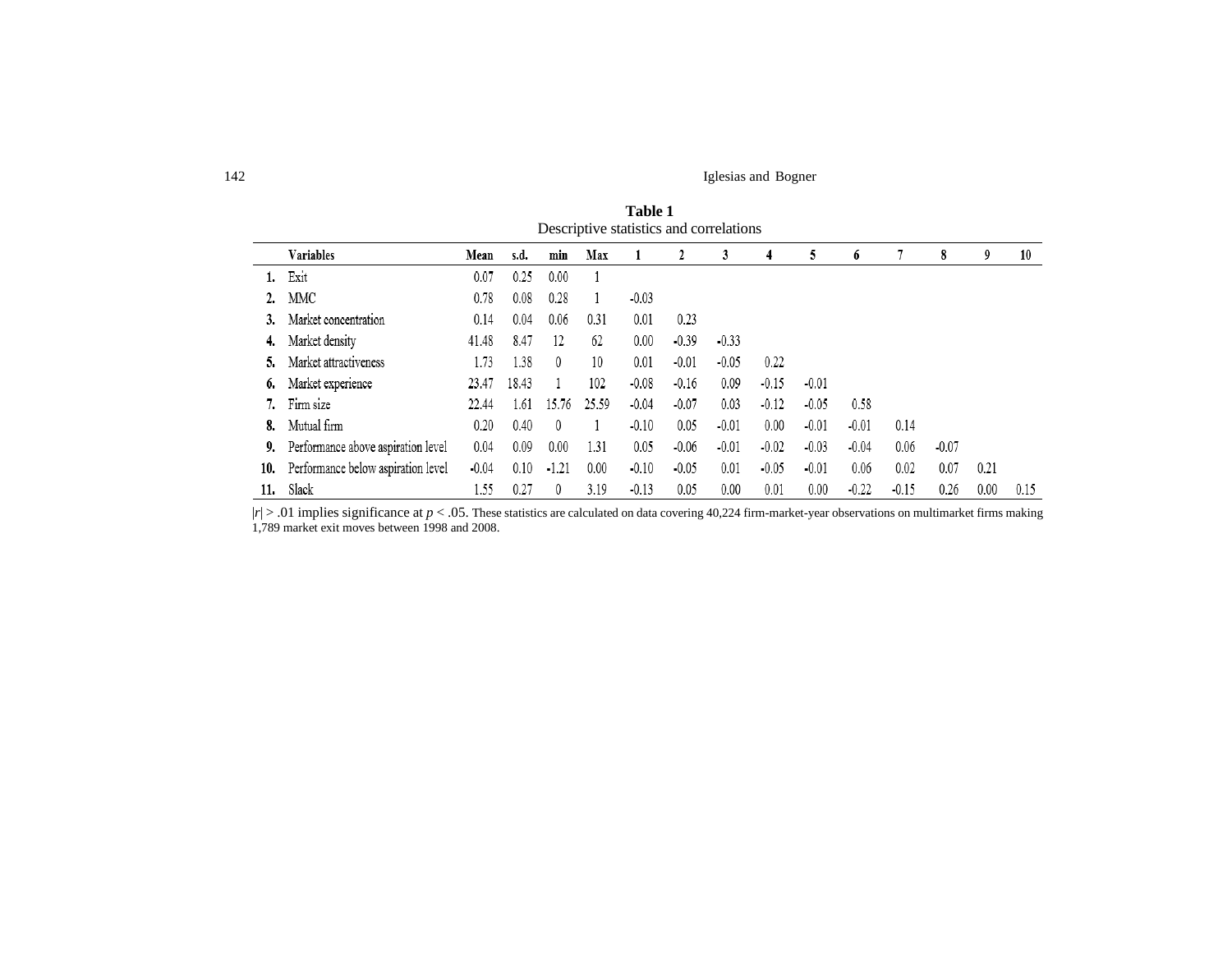| Behavioral and competitive antecedents of market exit (main effects)                                                       |              |        |              |        |              |        |              |           |
|----------------------------------------------------------------------------------------------------------------------------|--------------|--------|--------------|--------|--------------|--------|--------------|-----------|
| Variables                                                                                                                  | Model 1      |        | Model 2      |        | Model 3      |        | Model 4      |           |
| Market concentration                                                                                                       | $0.61$ ***   | (0.07) | $0.61$ ***   | (0.07) | $0.61$ ***   | (0.07) | $0.62$ ***   | (0.07)    |
| Market density                                                                                                             | $0.78$ ***   | (0.05) | $0.78$ ***   | (0.05) | $0.76$ ***   | (0.05) | $0.78$ ***   | (0.05)    |
| Market density squared                                                                                                     | 0.00         | (0.00) | $0.00\,$     | (0.00) | 0.00         | (0.00) | 0.00         | (0.00)    |
| Market attractiveness                                                                                                      | $0.07 +$     | (0.04) | $0.08 *$     | (0.04) | $0.08 +$     | (0.04) | $0.07 +$     | (0.04)    |
| Firm size                                                                                                                  | 0.06         | (0.11) | 0.05         | (0.11) | $-0.01$      | (0.11) | 0.06         | (0.11)    |
| Mutual                                                                                                                     | $-1.64$ **   | (0.67) | $-1.57$ **   | (0.67) | $-1.14$ †    | (0.64) | $-1.62$ **   | (0.67)    |
| Firm's market experience                                                                                                   | $-0.01$ *    | (0.01) | $-0.01$ **   | (0.01) | $-0.01$ **   | (0.01) | $-0.01$ **   | (0.01)    |
| Firm's entry experience                                                                                                    | $-0.01$      | (0.02) | $-0.01$      | (0.02) | $-0.01$      | (0.01) | $-0.01$      | (0.02)    |
| Performance above asp. Level                                                                                               |              |        | $1.28$ **    | (0.76) | 0.25         | (1.35) |              |           |
| Performance below asp. Level                                                                                               |              |        | $-1.47$ ***  | (0.41) | 0.95         | (0.77) |              |           |
| <b>Slack</b>                                                                                                               |              |        |              |        | $-6.76$ **   | (2.45) |              |           |
| Performance above asp. level * Slack                                                                                       |              |        |              |        | 4.95         | (9.39) |              |           |
| Performance below asp. level * Slack                                                                                       |              |        |              |        | $-15.14$ **  | (6.83) |              |           |
| MMC                                                                                                                        |              |        |              |        |              |        | $-1.41$ *    | $-(0.79)$ |
| <b>Observations</b>                                                                                                        | 40,224       |        | 40,224       |        | 40,224       |        | 40,224       |           |
| Likelihood ratio chi-square (df)                                                                                           | 504.64       |        | 510.67       |        | 538.59       |        | 498.52       |           |
| Probability $>$ chi-square                                                                                                 | $\mathbf{0}$ |        | $\mathbf{0}$ |        | 0            |        | $\Omega$     |           |
| Log-likelihood                                                                                                             | $-12,294.61$ |        | $-12,191.46$ |        | $-11,838.28$ |        | $-12,280.69$ |           |
| Log-likelihood ratio chi-square                                                                                            |              |        | 206.29 ***   |        | $912.66$ *** |        | 27.85 ***    |           |
| Robust estimates of standard errors are in parantheses $\pm n \ge 10$ ; $\pm n \ge 05$ ; $\pm \infty$ 01; $\pm \infty$ 001 |              |        |              |        |              |        |              |           |

**Table 2**

Robust estimates of standard errors are in parentheses.  $\dagger p < .10$ ; \*  $p < .05$ ; \* \*  $p < .01$ ; \* \* \*  $p < .001$ <br>Log-likelihood ratio chi-square is relative to Model 1



The attenuating effect as predicted in Hypothesis 2 requires a positive sum of the coefficients on the two-way and on the three-way interactions, that is to say,  $(MMC_{t-1} \times PerfBelowAsp_{t-1}) + (MMC_{t-1} \times PerfBelowAsp_{t-1}) \times Slack_{t-1} > 0.$  The sum of the coefficients is positive and significant  $(-3.34 + 25.67 = 22.33, p < 0)$ , indicating risk seeking. Therefore, H2 is supported.

To clarify this complex interaction, we graphed the effect of MMC on market exit rates over the observed range of MMC and calculated multipliers at three increasing levels of slack (μ, μ+1σ, μ+2σ), holding performance below aspiration level constant at the mean level. As shown in Figure 4, increasing levels of slack retard the effect of multimarket contact on market exit rates.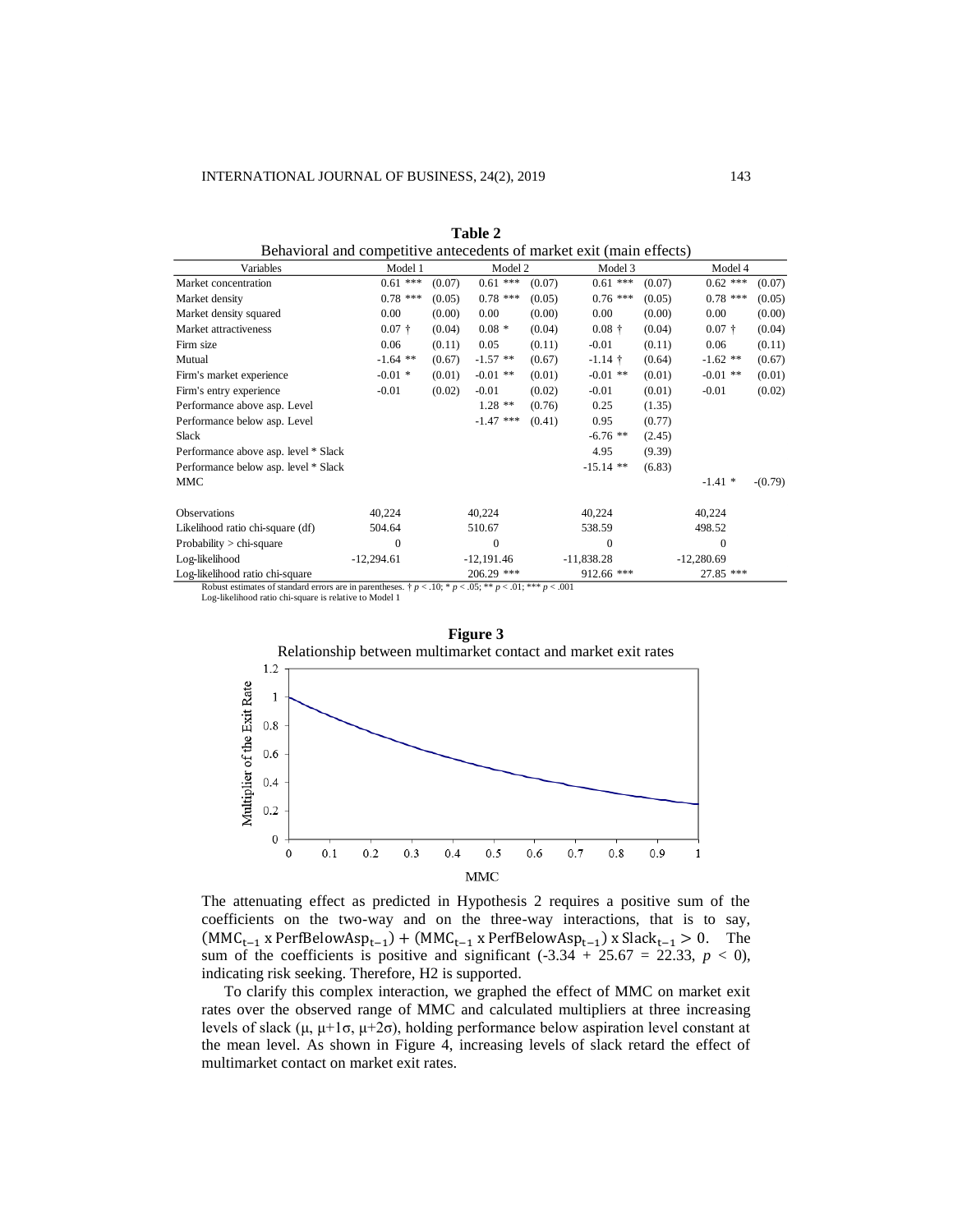144 Iglesias and Bogner

|                                            | Behavioral and Competitive Antecedents of Market Exit (Interactive Effects) |        |              |        |              |        |              |         |  |
|--------------------------------------------|-----------------------------------------------------------------------------|--------|--------------|--------|--------------|--------|--------------|---------|--|
| Variables                                  | Model 5                                                                     |        | Model 6      |        | Model 7      |        | Model 8      |         |  |
| Market concentration                       | $0.62$ ***                                                                  | (0.07) | $0.62$ ***   | (0.07) | $0.62$ ***   | (0.07) | $0.62$ ***   | (0.07)  |  |
| Market density                             | $0.78$ ***                                                                  | (0.05) | $0.77$ ***   | (0.05) | $0.76$ ***   | (0.05) | $0.77$ ***   | (0.05)  |  |
| Market density squared                     | 0.00                                                                        | (0.00) | 0.00         | (0.00) | 0.00         | (0.00) | 0.00         | (0.00)  |  |
| Market attractiveness                      | $0.08*$                                                                     | (0.04) | $0.08 +$     | (0.04) | $0.08 *$     | (0.04) | $0.08*$      | (0.04)  |  |
| Firm size                                  | 0.05                                                                        | (0.11) | $-0.01$      | (0.11) | $-0.01$      | (0.11) | $-0.02$      | (0.11)  |  |
| Mutual                                     | $-1.54$ *                                                                   | (0.67) | $-1.11 +$    | (0.64) | $-1.1$ †     | (0.64) | $-1.12$ †    | (0.65)  |  |
| Firm's market experience                   | $-0.01$ *                                                                   | (0.01) | $-0.01$ **   | (0.01) | $-0.01$ **   | (0.01) | $-0.01$ **   | (0.01)  |  |
| Firm's entry experience                    | $-0.01$                                                                     | (0.02) | $-0.01$      | (0.01) | $-0.01$      | (0.01) | $-0.01$      | (0.01)  |  |
| Performance above asp. Level               | $1.28*$                                                                     | (0.76) | 0.14         | (1.35) | $-0.44$      | (1.55) | $-0.15$      | (1.58)  |  |
| Performance below asp. Level               | $-1.47$ ***                                                                 | (0.41) | 0.99         | (0.78) | 1.04         | (0.79) | 1.01         | (0.77)  |  |
| Slack                                      |                                                                             |        | $-6.85$ **   | (2.45) | $-6.96$ **   | (2.47) | $-6.87**$    | (2.43)  |  |
| Performance above asp. level * slack       |                                                                             |        | 5.64         | (9.53) | 7.75         | (9.51) | 6.64         | (9.59)  |  |
| Performance below asp. level * slack       |                                                                             |        | $-15.46$ **  | (6.94) | $-15.68$ **  | (7.00) | $-15.63$ **  | (6.97)  |  |
| <b>MMC</b>                                 | $-1.50*$                                                                    | (0.86) | $-1.64$ *    | (0.90) | $-1.41$ †    | (0.91) | $-3.48*$     | (1.90)  |  |
| MMC * Performance above asp. Level         |                                                                             |        |              |        | $-5.16$      | (4.76) | 2.55         | (7.46)  |  |
| MMC * Performance below asp. Level         |                                                                             |        |              |        | 0.43         | (2.72) | $-3.34$ *    | (1.15)  |  |
| MMC * Slack                                |                                                                             |        |              |        | $8.22 +$     | (5.31) | $10.3 +$     | (6.72)  |  |
| MMC * Performance above asp. level * slack |                                                                             |        |              |        |              |        | $-50.15$     | (36.94) |  |
| MMC * Performance below asp. level * slack |                                                                             |        |              |        |              |        | $25.67*$     | (14.37) |  |
| Observations                               | 40,224                                                                      |        | 40,224       |        | 40,224       |        | 40,224       |         |  |
| Likelihood ratio chi-square (df)           | 503.75                                                                      |        | 530.83       |        | 567.91       |        | 566.72       |         |  |
| Probability $>$ chi-square                 | $\overline{0}$                                                              |        | $\theta$     |        | $\mathbf{0}$ |        | $\mathbf{0}$ |         |  |
| Log-likelihood                             | $-12,176.61$                                                                |        | $-11,821.19$ |        | $-11,816.66$ |        | $-11,810.13$ |         |  |
| Log-likelihood ratio chi-square            | 235.99 ***                                                                  |        | 946.83 ***   |        | 955.91 ***   |        | 968.96 ***   |         |  |

| Table 3                                                                     |
|-----------------------------------------------------------------------------|
| Behavioral and Competitive Antecedents of Market Exit (Interactive Effects) |

Robust estimates of standard errors are in parentheses.  $\dagger p < .10$ ; \*  $p < .05$ ; \*\* $p < .01$ ; \*\*\*  $p < .001$ ; Log-likelihood ratio chi-square is relative to Model 1.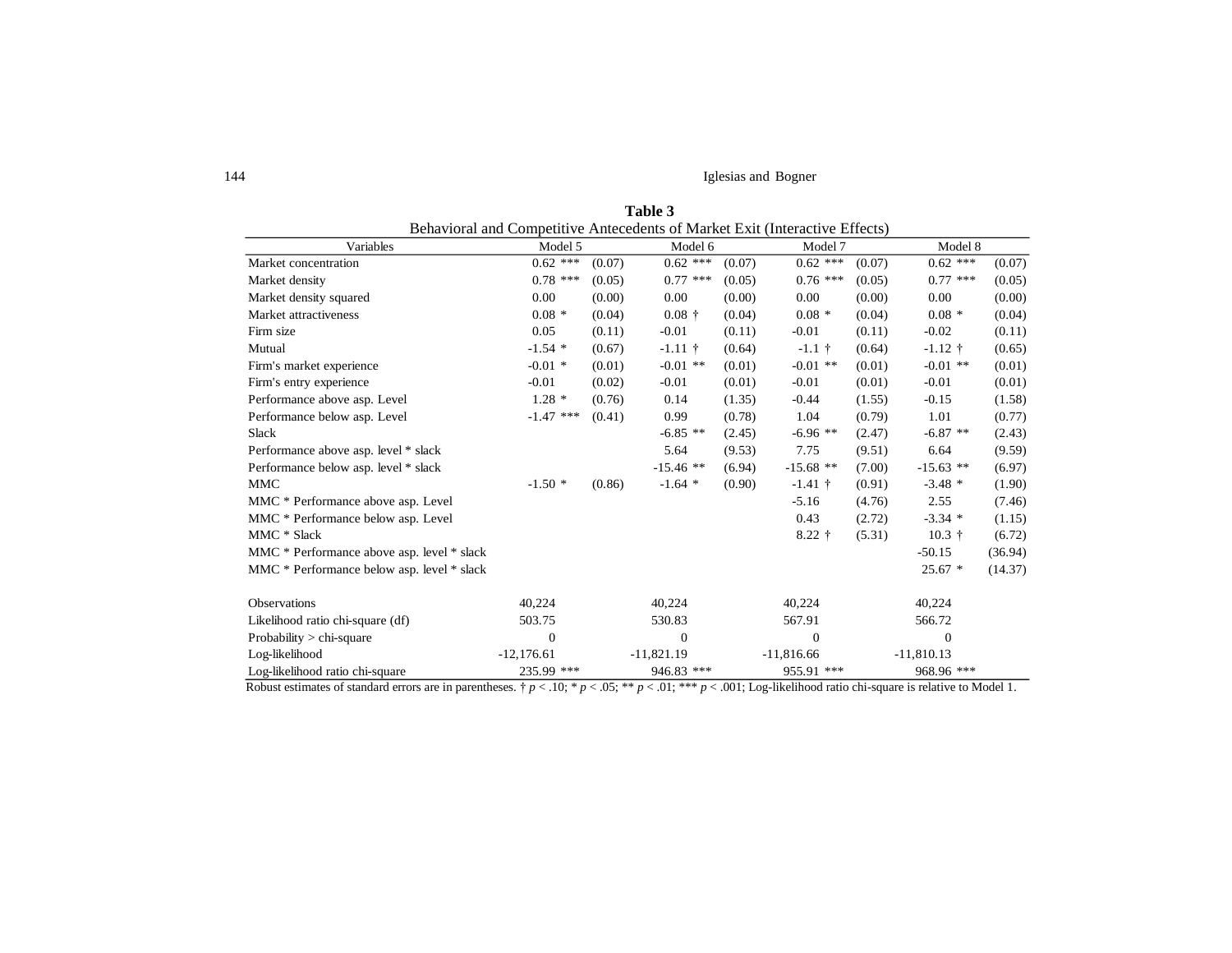

**Figure 4** Attenuating effect of below-aspiration performance on market exit rates of high-slack firms

In Hypothesis 3, the predicted amplifying effect requires a negative coefficient on the two-way interaction MMC<sub>t−1</sub> x PerfBelowAsp<sub>t−1</sub>. The negative and significant coefficient indicates risk aversion. Therefore, H3 is supported. To clarify this complex interaction, we graphed the effect of MMC on market exit rates over the observed range of MMC and calculated multipliers at three decreasing levels of slack (μ, μ-1σ, μ-2σ), holding below-aspiration performance constant at the mean level. As shown in Figure 5, decreasing levels of slack accelerates the effect of multimarket contact on exit rates.

Finally, Hypothesis 4 predicts that firms performing above aspiration level do not have incentives to disrupt the multimarket structures, meaning that performance above aspiration level does not moderate the relationship between multimarket contact and market exit. Neither the coefficient on the two-way interaction  $MMC_{t-1}xPerfBelowAsp_{t-1}$  nor that on the three-way interaction  $MMC_{t-1}$  x PerfBelowAsp<sub>t−1</sub> x Slack<sub>t−1</sub> are significant. Thus, H4 is supported.

*Robustness check.* We investigated the existence of an inverted-U curve for market exit in this sample. Our motivation is the fact that Baum and Korn (1999) reported contradictory findings between that study and their previous work. Baum and Korn (1996) found a negative coefficient on the linear term for multimarket contact, but, when they later added the quadratic term (Baum and Korn, 1999), the coefficient on the linear term became positive, and the coefficient on the quadratic term was negative, which indicates an inverted-U-shaped relationship between multimarket contact and exit rates.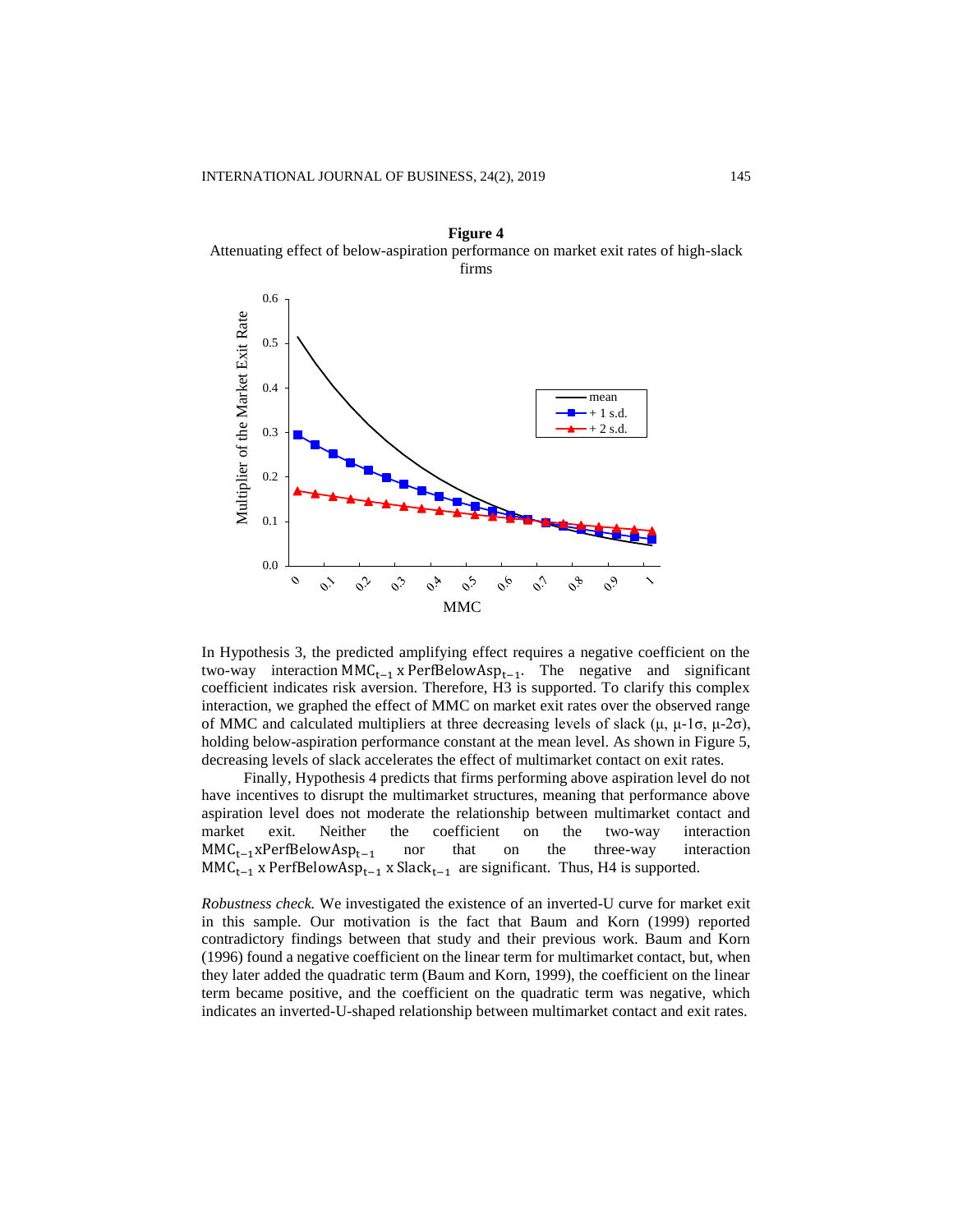**Figure 5** Amplifying effect of below-aspiration performance on market exit rates of low-slack



To rule out this possibility, we estimated an additional model, not shown in Table 2 (results available from the authors), in which we include a quadratic term for multimarket contact. The coefficient on the linear term was -3.61, which indicates that the coefficient remained negative, the coefficient on the quadratic term was -16.34, and both were significant at *p* < .01. This pattern of results shows an accelerating decline in exit rates, which suggests that insurance firms are eager to keep the mutual footholds as the level of multimarket contact further increases. Thus, we did not find evidence of an inverted-U-curve for market exit decisions in the U.S. insurance industry.

The nature of the industry and the period of observation can possibly explain these different results. Baum and Korn (1999) found the inverted-U-shaped curve for market exit in the airline industry in a period of observation following intense deregulation, whereas we tested our hypotheses in a mature, established industry. This suggests that competitive dynamics seem to vary across different industries and time periods. Another plausible explanation is the fact that we examined geo-product markets. This departure from a traditional focus on geographic markets presents a more complete picture of the competitive environment that managers take into account when restructuring their firm's business scope.

# **V. DISCUSSION AND CONCLUSION**

There is an historical emphasis on growth-related issues across social sciences studies (Anheier et al., 1999). Within strategy field, researchers have extensively investigated causes of above-average returns and consequences of improved performance for firms (Barney and Arikan, 2001). Yet understanding causes of contraction in the scope should be equally relevant, especially because in any large population of organizations over a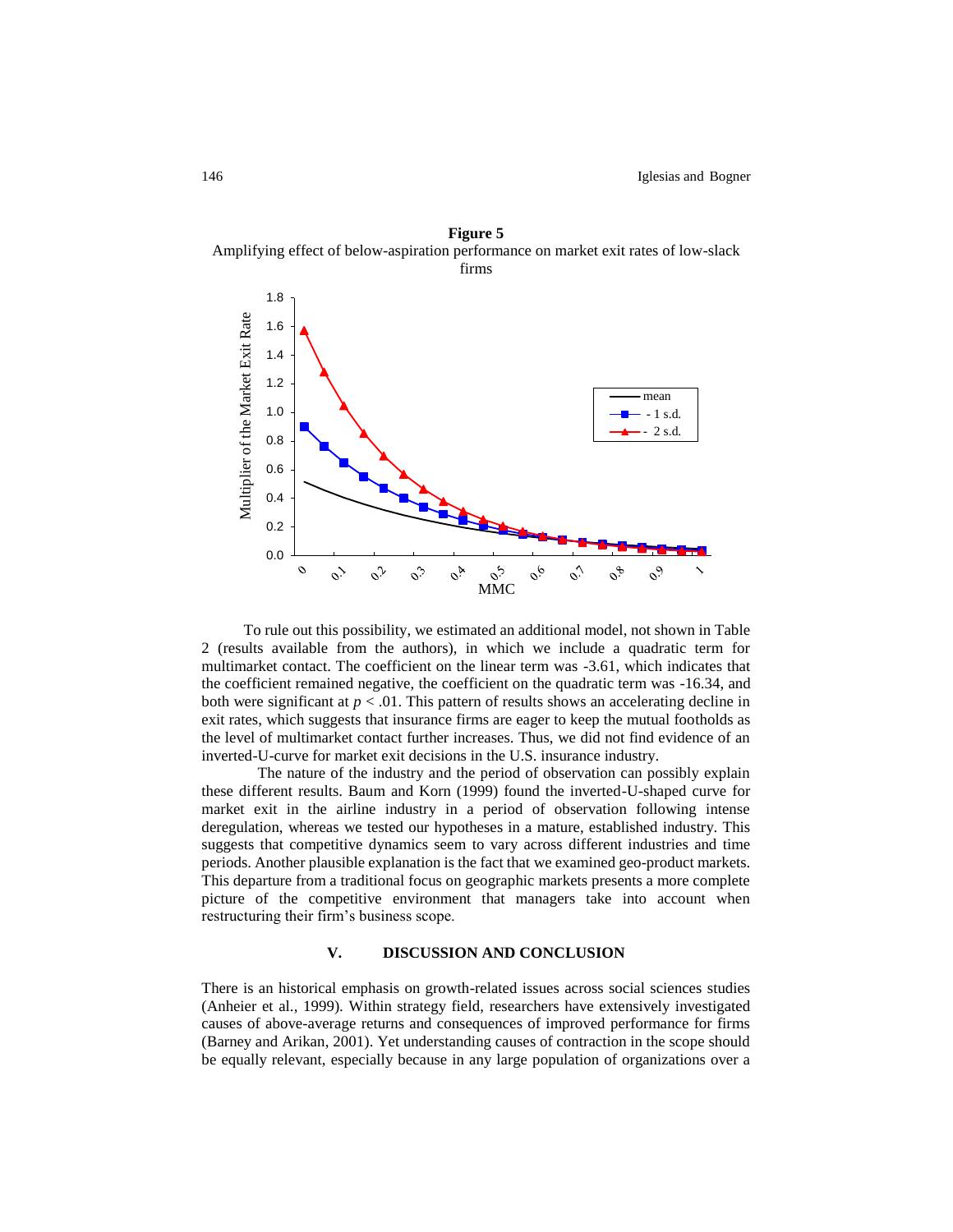long period of time there will be a large number of declining firms or firms being restructured.

Our behavioral model of market exit explicitly integrates managerial decisionmaking and multimarket competition perspectives. Our goal is to explain how firm performance and slack influence the managers' perception of risk, which amplifies or attenuates the effect of multimarket contact on rates of market exit. Poor performance motivates decision makers in firms with high slack to be risk seekers, which make them perceive a shortfall as a repairable gap. Consequently, such firms are less likely to surrender their markets. From a rival's perspective, this "never surrender" strategy may signal excessively aggressive behavior, which may lead to an escalation of competition. The situation is different for low-performing firms without slack resources. Such firms need to focus on the markets that they know best, meaning that keeping footholds in rivals' markets is their least concern. High-performing firms, on the other hand, do not change their market exit behavior in response to performance relative to aspiration level, meaning that these firms tend to follow the 'live-and-let-live' policies and the tacit arrangements that emerge from multimarket competitive interactions.

By bringing a behavioral perspective into the theory of multimarket competition, the results provide a more accurate picture of the competitive interactions among firms. It shows the importance of taking into account both the internal and external perspectives when examining competitive interaction. Our model help managers make informed predictions about a rival's likelihood of exit from current market domains, by showing that firms contemplating market exit are likely to assess not only their position in the focal market, but also their positions in all markets in which they operate.

An interesting contribution of this study is that it empirically examines exit in an innovative way, not subordinating exit to changes in ownership, such as sell-offs and spin-offs. The data used provides depth of information without resorting to changes in SIC code membership. Consequently, the study captures exit decisions that occur well before formal divestiture or dissolution decisions. There remains much room for future studies. Studies incorporating samples from different industries will certainly be invaluable for comparison purposes. Furthermore, the examination of the effects of such exit patterns on firm performance is also an important extension.

# **REFERENCES**

- Anheier, H.K, 1999, *When things go wrong: Organizational Failures and Breakdowns*, Thousands Oaks, CA: Sage Publications.
- Audia, P. G., H. Greve, 2006, "Less Likely to Fail: Low Performance, Firm Size, and Factory Expansion in the Shipbuilding Industry." *Management Science,* 52: 83-94.
- Barnett, W, 1993, "Strategic Deterrence among Multipoint Competitors." *Industrial and Corporate Change*. 2: 249-278.
- Barney, J., and A. Arikan, 2001, "The Resource-Based View: Origins and Implications." *The Blackwell Handbook of Strategic Management*, Blackwell Publishers.
- Baum, J., H. Korn, 1996, "Competitive Dynamics of Interfirm Rivalry." *Academy of Management Journal,* 39: 255-291.
- Baum, J., and H. Korn, 1999, "Dynamics of Dyadic Competitive Interaction." *Strategic Management Journal*, 20(3): 251-278.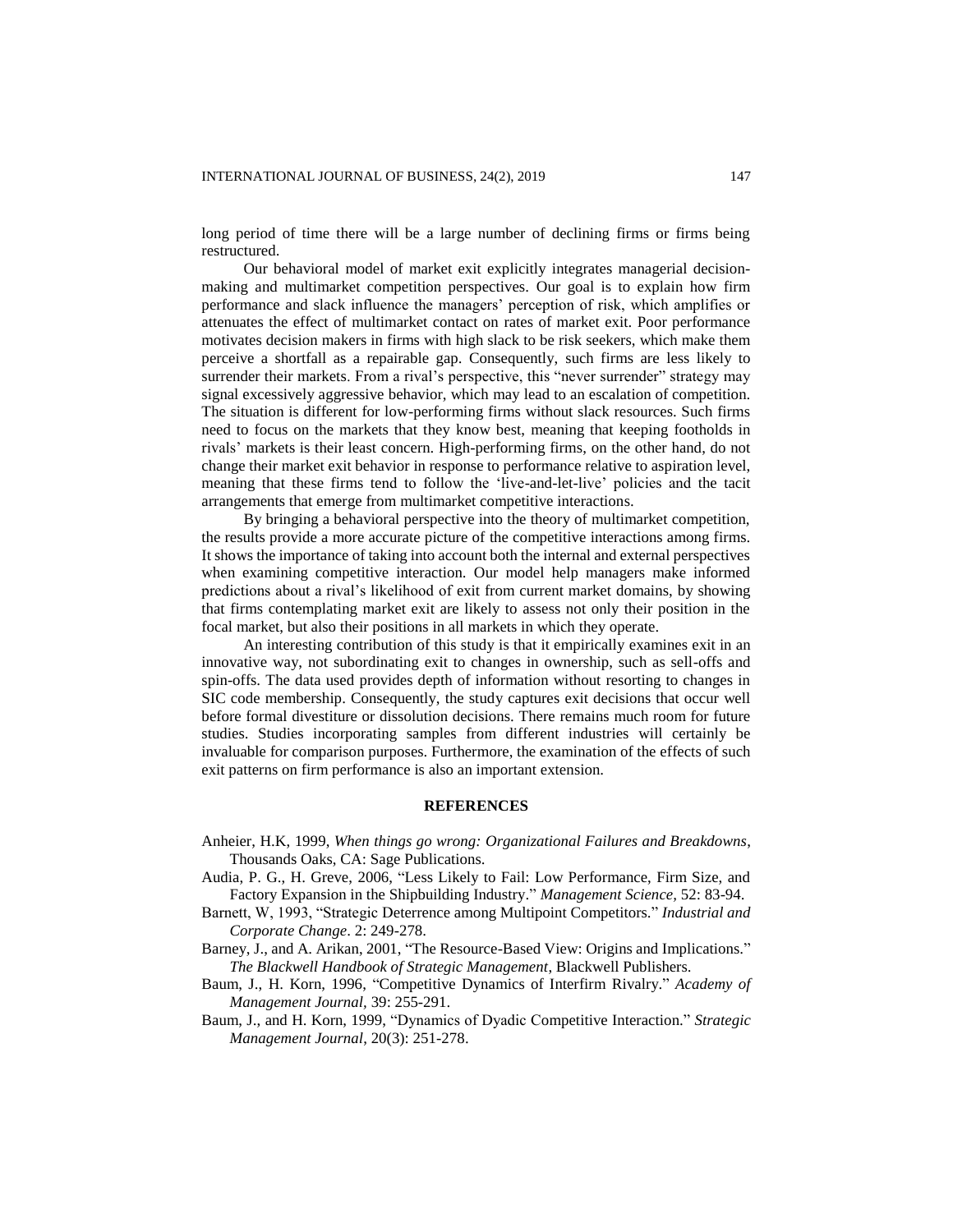- Bensimhon, L., and A. Lévy, 2010, "The Origin of Stock-Market Crashes: Proposal for A Mimetic Model Using Behavioral Assumptions and an Analysis of Legal Mimicry." *International Journal of Business,* 15(3): 289-306.
- Bergh, D., 1998, "Product-Market Uncertainty, Portfolio Restructuring, and Performance: An Information-Processing and Resource-Based View." *Journal of Management,* 24(2), 135-155.
- Bergh, D., and E. Lim, 2008, "Learning How to Restructure: Absorptive Capacity and Improvisational Views of Restructuring Actions and Performance." *Strategic Management Journal*, 29(6): 593.
- Berry, H., 2013, "When Do Firms Divest Foreign Operations?" *Organization Science,* 24(1): 246–261.
- Bernheim, B.D., and M.D. Whinston, 1990, "Multimarket Contact and Collusive Behavior." *The Rand Journal of Economics,* 21(1): 1.
- Cyert, R.M., and J.G. March, 1963, *A Behavioral Theory of the Firm*. Englewood Cliffs, NJ: Prentice-Hall.
- Boeker, W., J. Goodstein, J. Stephan, and J.P. Murmann, 1997, "Competition in a Multimarket Environment: The Case of Market Exit." *Organization Science*, 8: 126- 142.
- Chang, S.J., 1996, "An Evolutionary Perspective on Diversification and Corporate Restructuring: Entry, Exit, and Economic Performance during 1981-1989." *Strategic Management Journal*, 17: 587-611.
- Cho, M-H., and M.A. Cohen, 1997, "The Economic Causes and Consequences of Corporate Divestiture." *Managerial and Decision Economics,* 18(5), 367-374.
- Cyert, R.M., and J.G. March, 1963, *A Behavioral Theory of the Firm*. Prentice-Hall, Englewood Cliffs, NJ.
- D'Aveni, R.A., 1989, "The Aftermath of Organizational Decline: A Longitudinal Study." *Academy of Management Journal.* 32(3): 577.
- Duhaime, I., and J. Grant, 1984, "Factors Influencing Divestment Decision-Making: Evidence from a Field Study." *Strategic Management Journal*, 5: 301-318.
- Edwards, C.D., 1955, "Conglomerate Bigness as a Source of Power." In *Business Concentration and Price Policy:* 331-352, National Bureau of Economic Research Conference Report. Princeton, NJ: Princeton University Press.
- Evans, W.N., and I.N. Kessides., 1994, "Living by the 'Golden Rule': Multimarket Contact in the U. S. Airline Industry." *The Quarterly Journal of Economics*, 109(2): 341-366.
- Fombrun, C., and A. Ginsberg, 1990, "Shifting Gears: Enabling Change in Corporate Aggressiveness." *Strategic Management Journal.* 11(4): 297-309.
- GAO, US Government Accountability Office, 2013, "Insurance Markets: Impacts of and Regulatory Response to the 2007-2009 Financial Crisis." Retrieved November 1, 2017 from https://www.gao.gov/products/GAO-13-583.
- Gimeno, J., 1999, "Reciprocal Threats in Multimarket Rivalry: Staking out 'Spheres of Influence' in the U.S. Airline Industry." *Strategic Management Journal*, 20: 101- 128.
- Gimeno, J., and E. Jeong, 2001, "Multimarket Contact: Meaning and Measurement at Multiple Levels of Analysis." In, Baum, J. and H. Greve (eds), *Multiunit Organization and Multimarket Strategy,* Vol. 18: 329-355.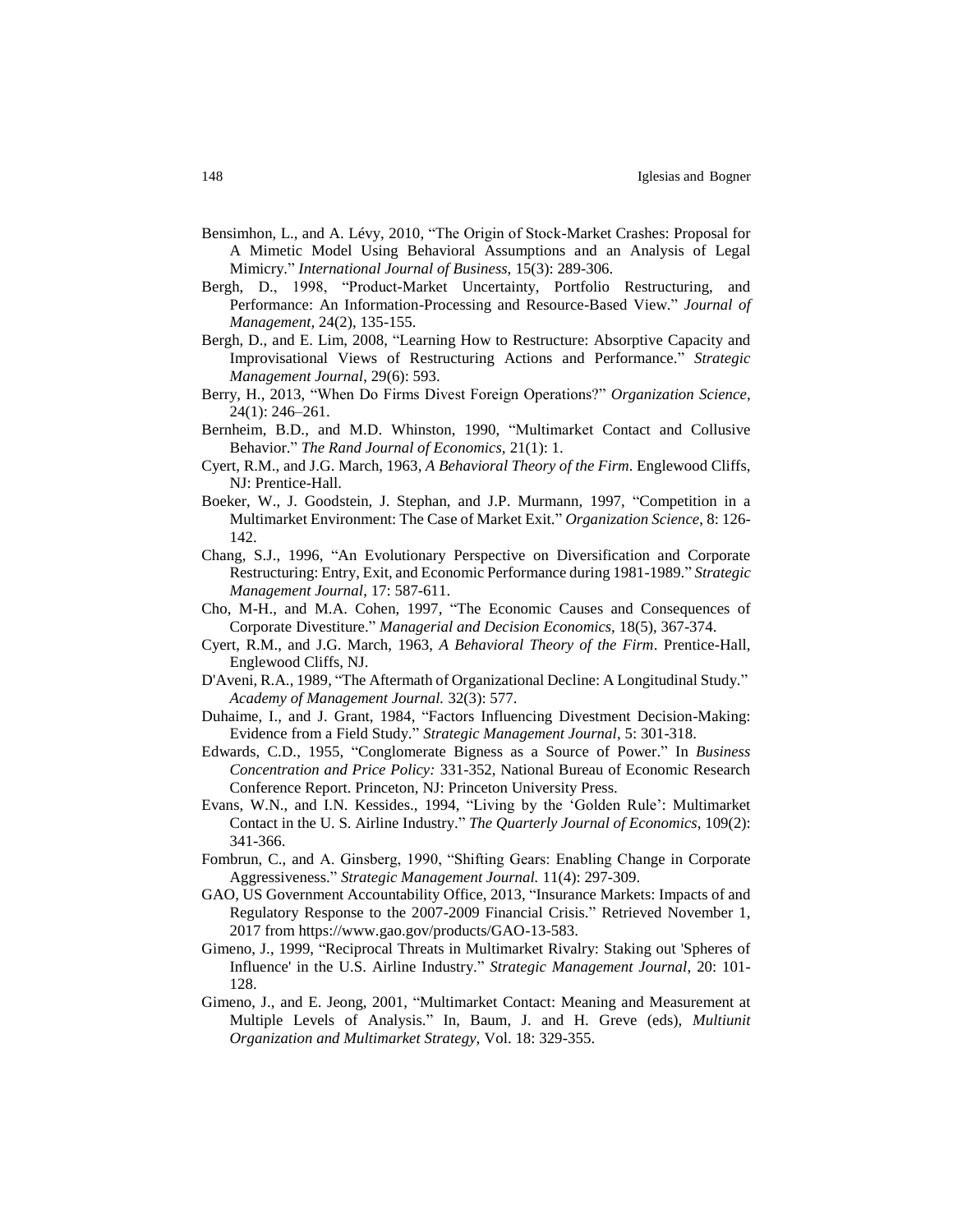- Gimeno, J., and C.Y. Woo, 1996, "Hypercompetition in a Multimarket Environment: The Role of Strategic Similarity and Multimarket Contact in Competitive De-Escalation." *Organization Science,* 7: 322-341.
- Gimeno, J., and C.Y. Woo, 1999, "Multimarket Contact, Economies of Scope, and Firm Performance." *Academy of Management Journal,* 42: 239-259.
- Greve, H., 1998, "Performance, Aspirations, and Risky Organizational Change." *Administrative Science Quarterly*. 43(1): 58-87.
- Greve, H., 2003, *Organizational Learning from Performance Feedback: A Behavioral Perspective on Innovation and Change.* Cambridge, UK: Cambridge University Press.
- Haveman, H.A., and L. Nonnemaker, 2000, "Competition in Multiple Geographic Markets: The Impact on Growth and Market Entry." *Administrative Science Quarterly*, 45: 232-267.
- Harrigan, K.R., 1980, "The Effect of Exit Barriers upon Strategic Flexibility." *Strategic Management Journal*. 1: 165–176.
- Harrigan, K.R., 1985, "Exit Barriers and Vertical Integration." *Academy of Management Journal*, 28: 686-697.
- Heggestad, A.A., and S.A. Rhoades, 1978, "Multi-Market Interdependence and Local Market Competition in Banking." *The Review of Economics and Statistics*, 60(4): 523.
- Insurance Journal, 2009, "9/11 and Insurance: The Eight Year Anniversary." *Insurance Journal*, September 11, 2009, retrieved from <https://www.insurancejournal.com/> news/national/2009/09/11/103694.htm.
- Iyer, D., and K.D. Miller, 2008, "Performance Feedback, Slack, and the Timing of Acquisitions." *Academy of Management Journal.* 51(4): 808.
- Jans, I., and D.I. Rosenbaum, 1997, "Multimarket Contact and Pricing: Evidence from the US Cement Industry." *International Journal of Industrial Organization*, 15(3): 391-412.
- Jones, G.R., and C.W. Hill, 1988, "Transaction Cost Analysis of Strategic-Structure Choice." *Strategic Management Journal*, 9, 159-172
- Karnani, A., and B. Wernerfelt, 1985, "Multiple Point Competition." *Strategic Management Journal* 6: 87-96.
- Lieberman, M., 1987, "The Learning Curve, Diffusion, and Competitive Strategy." *Strategic Management Journal.* 8(5): 441-452.
- Lieberman, M., 1989, "The Learning Curve, Technology Barriers to Entry, and Competitive Survival in the Chemical Processing Industries." *Strategic Management Journal*. 10(5): 431-447.
- Lieberman, M., 1990, "Exit from Declining Industries: 'Shakeout' or 'Stakeout'?" *The Rand Journal of Economics,* 21(4): 538-554
- Levitt, B., and J. March, 1988, "Organizational Learning." Annual Review of Sociology, 14(1), 319-338.
- Luft, A., 2013, "Was GM CEO Dan Akerson for Keeping Opel, Or For Getting Rid Of It?" *gmauthority.com,* retrieved Aug 11, 2017 from <http://gmauthority.com/> blog/2013/02/was-gm-ceo-dan-akerson-for-keeping-opel-or-for-getting-rid-ofit/#ixzz4rU8HSqfh.
- March, J.G., and Z. Shapira, 1992, "Variable Risk Preferences and the Focus of Attention." *Psychological Review,* 99: 172-183.